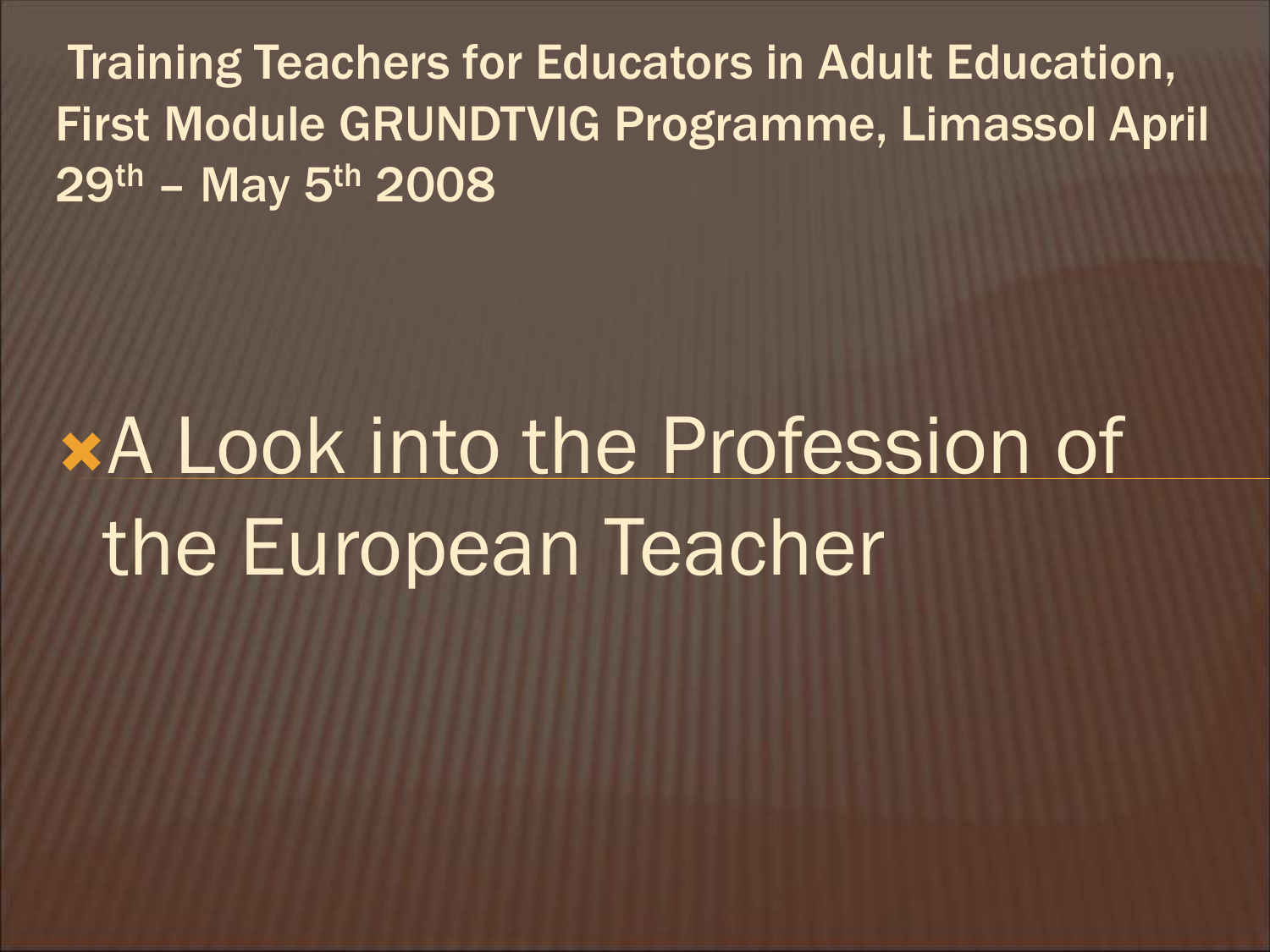# Skills of the Good Teacher

- **Organizing student learning opportunities;**
- **Managing student learning progression;**
- **Dealing with student heterogeneity;**
- **Developing student commitment to working and learning;**
- **Working in teams**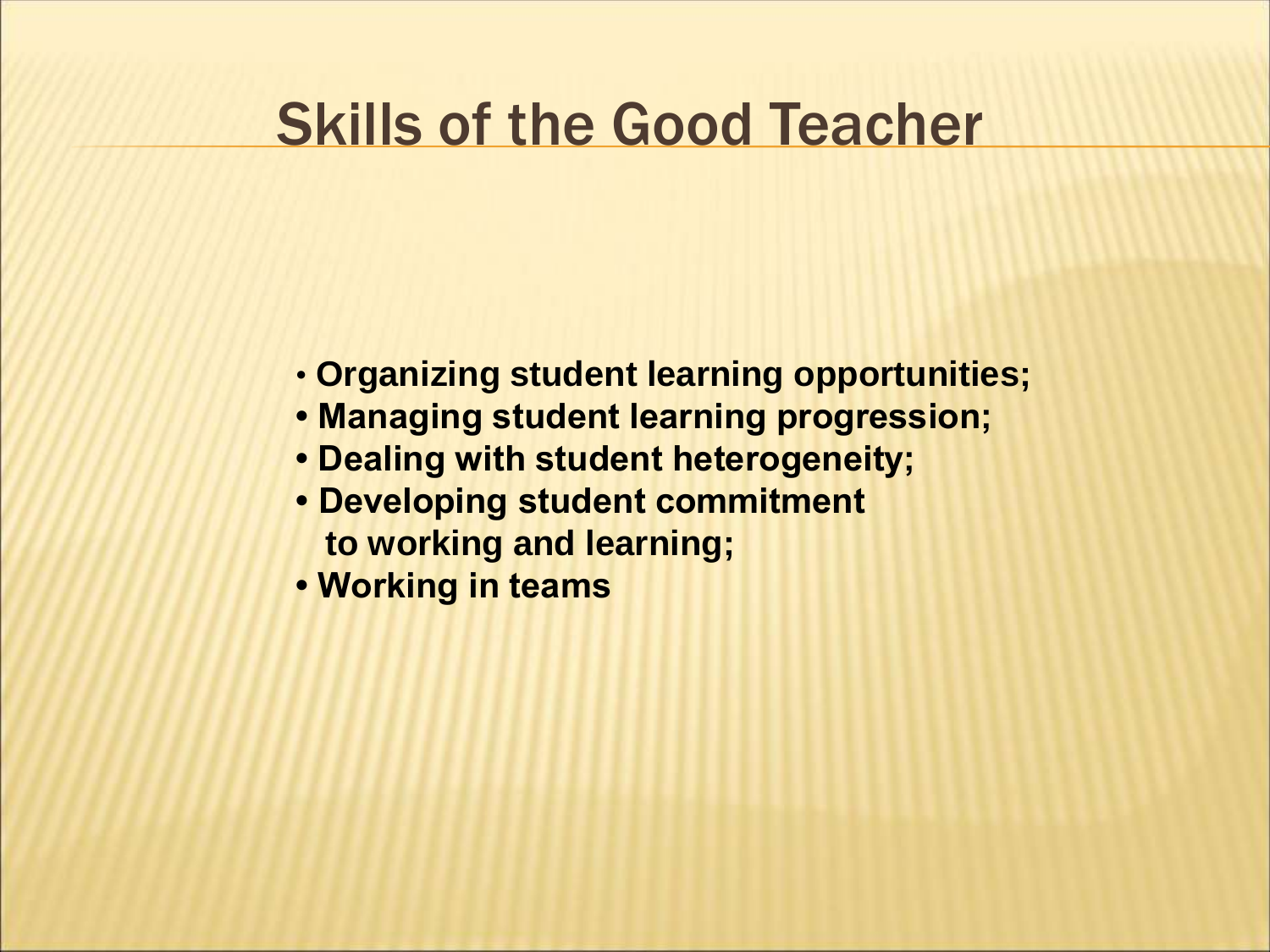## Skills of the Good Teacher

- **participating in school curriculum and organization development;**
- **promoting parent and community commitment to school;**
- **using new technologies in their daily practice;**
- **tackling professional duties and ethical dilemmas;**
- **managing their own professional development.**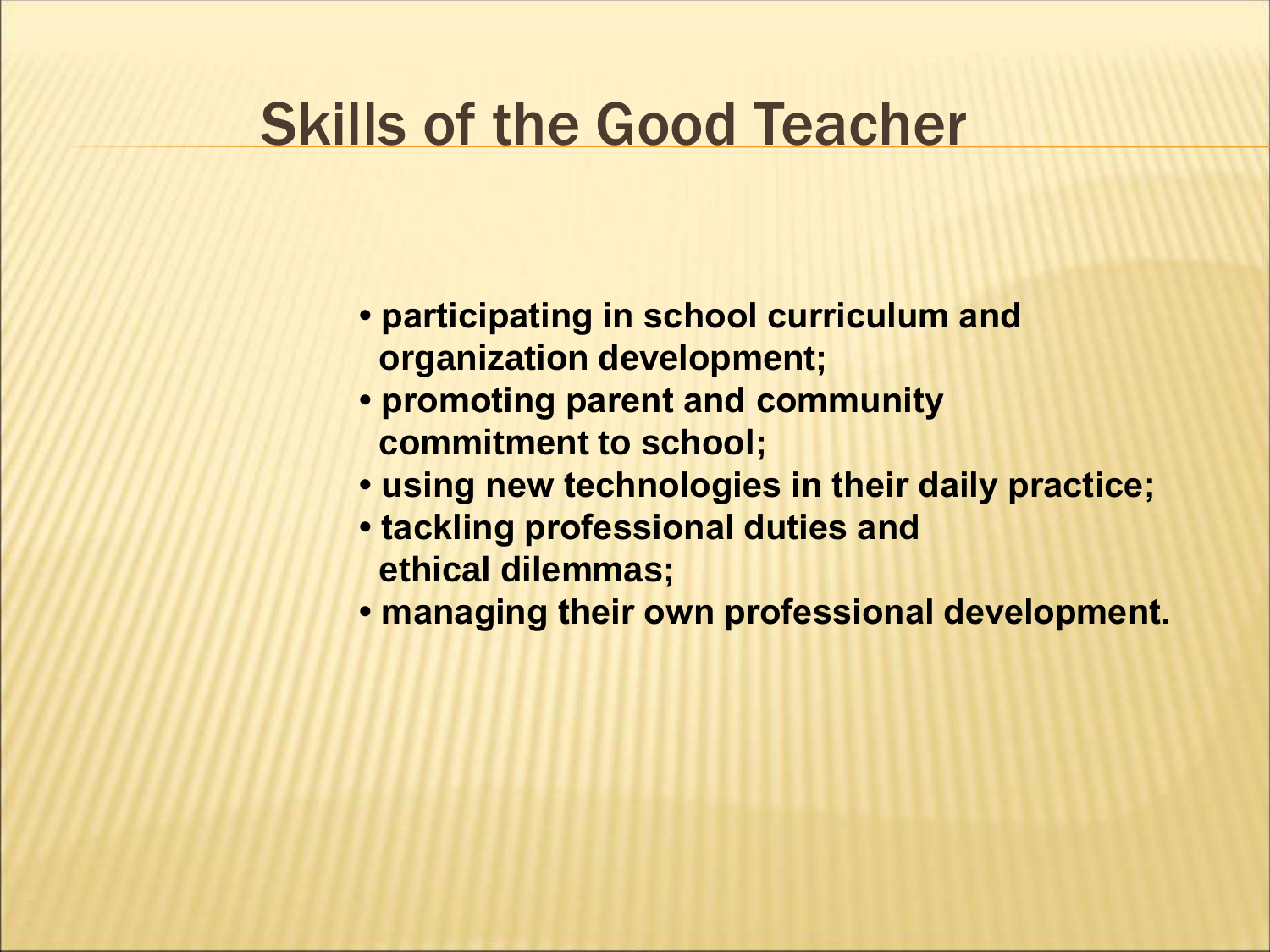**Contributing to Citizenship Education of students/trainees** 

**Living in a multicultural, inclusive and tolerant society; Living according to sustainable lifestyles regarding environmental issues; Dealing with gender equity issues in family, work and social life; Living as European citizen; Managing his/her own career development;**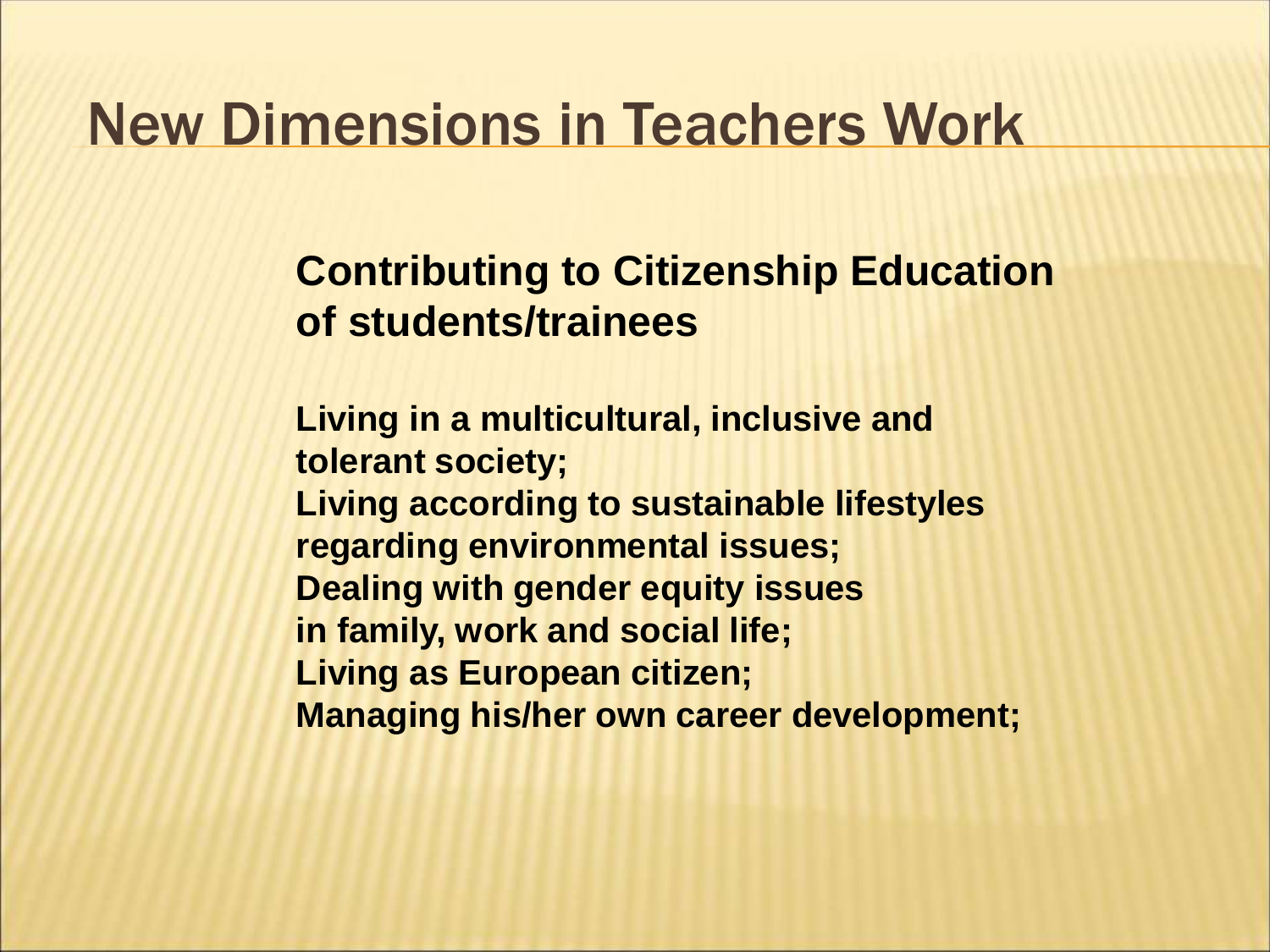**Promoting the development of competences of students/trainees for the knowledge and lifelong learning society** 

- **Motivation to learn beyond compulsory education**
- **Learn how to learn/learning in an independent way;**
- **Information processing;**
- **Digital literacy;**
- **Creativity and innovation;**
- **Problem-solving;**
- **Entrepreneurship;**
- **Communication;**
- **Visual culture;**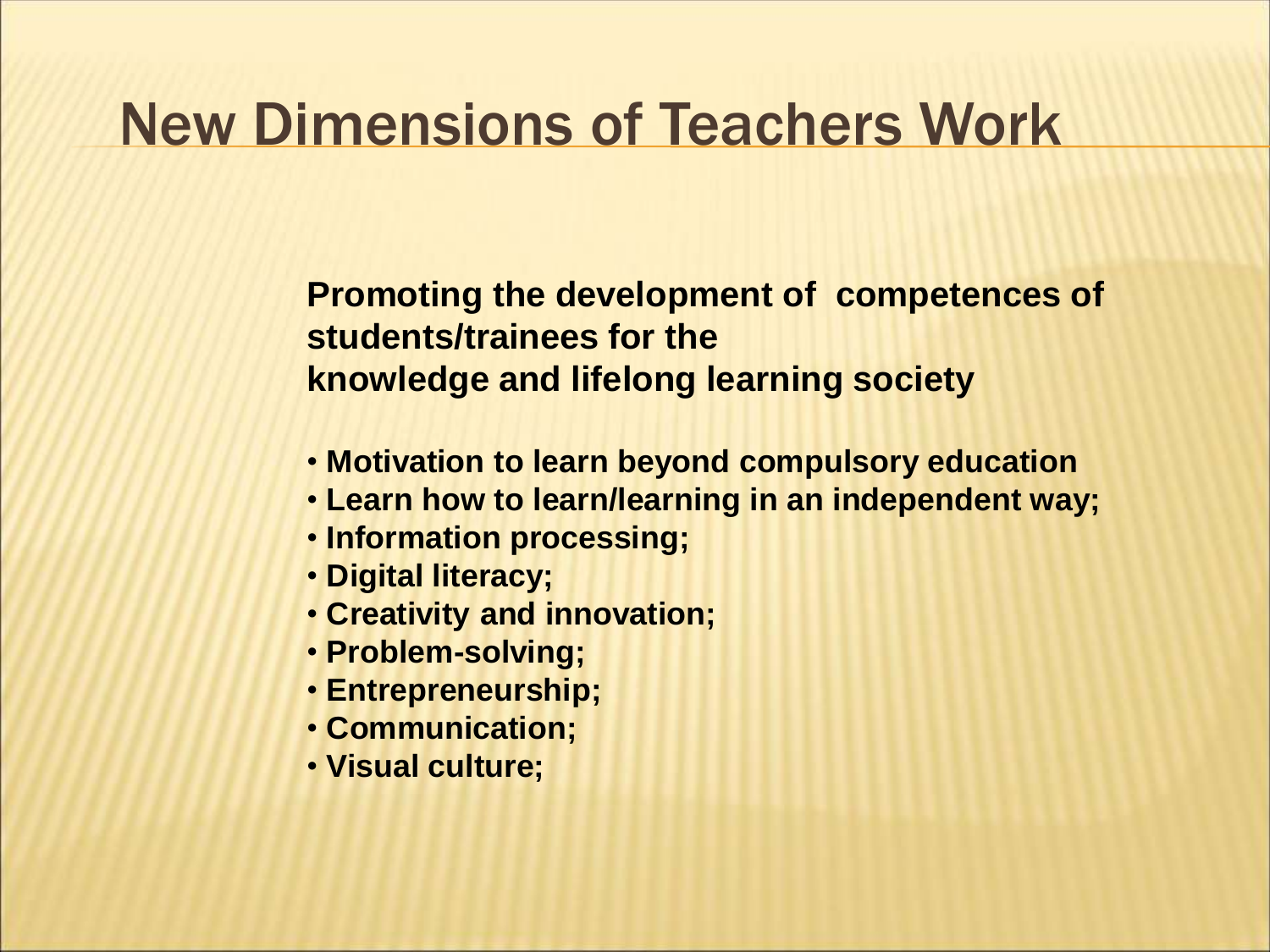**Working in restructured ways in the classroom** 

- **Dealing with social, cultural and ethnic diversity of students**
- **Organizing learning environments and facilitating learning processes**
- **Working in teams with teachers and other professionals involved in the learning process of the same students**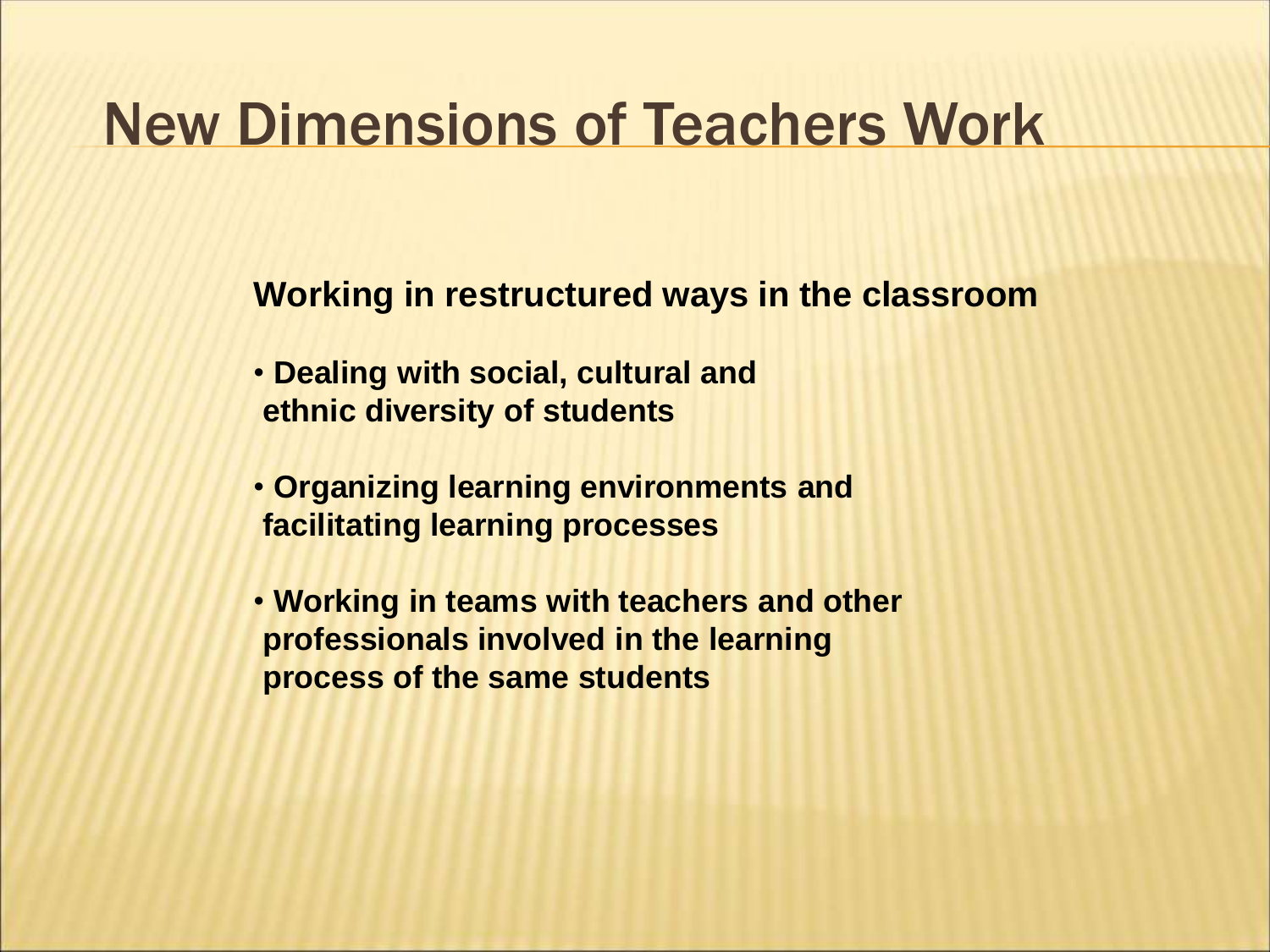**Working "beyond the classroom": in the school/training centre and with social partners** 

• **Working in school curriculum, organizational development and evaluation** 

• **Collaborating with parents and other social partners**

**Integrating ICT in formal learning situations and in all professional practice**

• **Increasing levels of teaching professionalisation**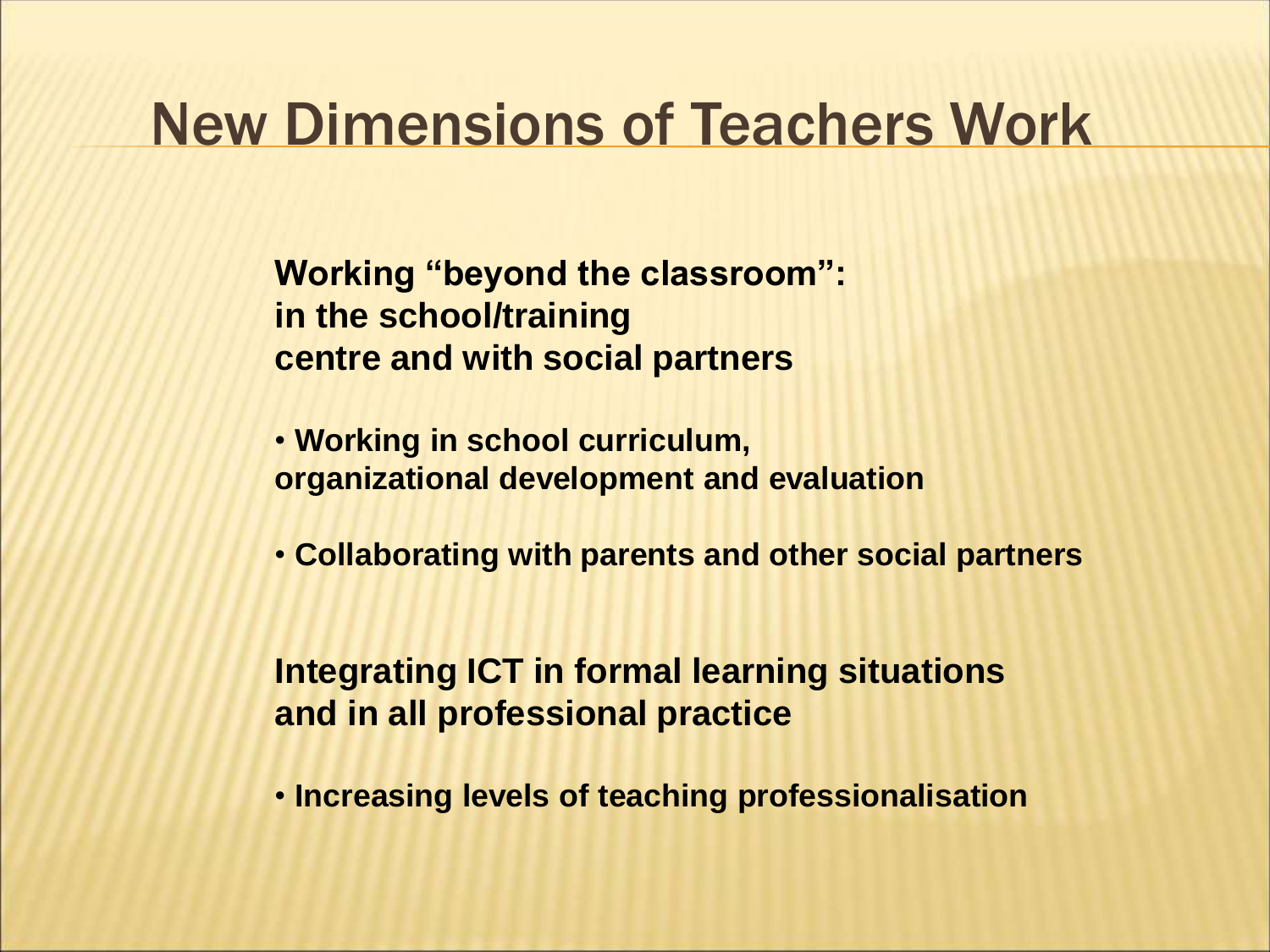**Acting as professionals**

- Acting in an investigative or problem-solving way
- Assuming greater responsibility for their own professional development in a lifelong learning perspective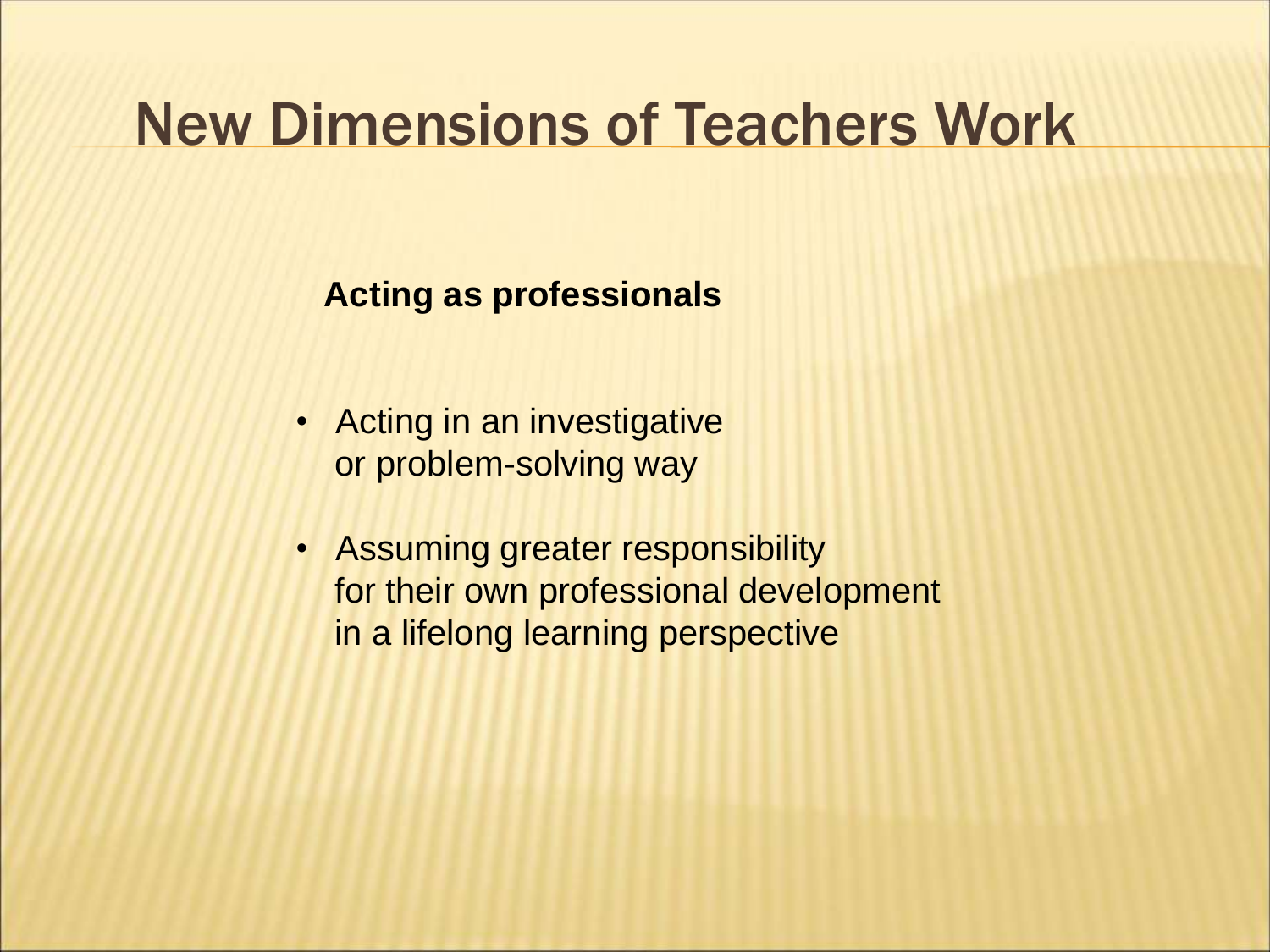# The Teachers and the "Europeanness"

- **Teachers in the European Union do not only educate future citizens of their particular country, but also support them in becoming future generations of European citizens.**
- **They work within a national framework, which emphasizes the need for a national identity as a basis for transnational awareness within a European society.**
- **The term "European Dimension" has been used to balance national and transnational values in educational policy making.**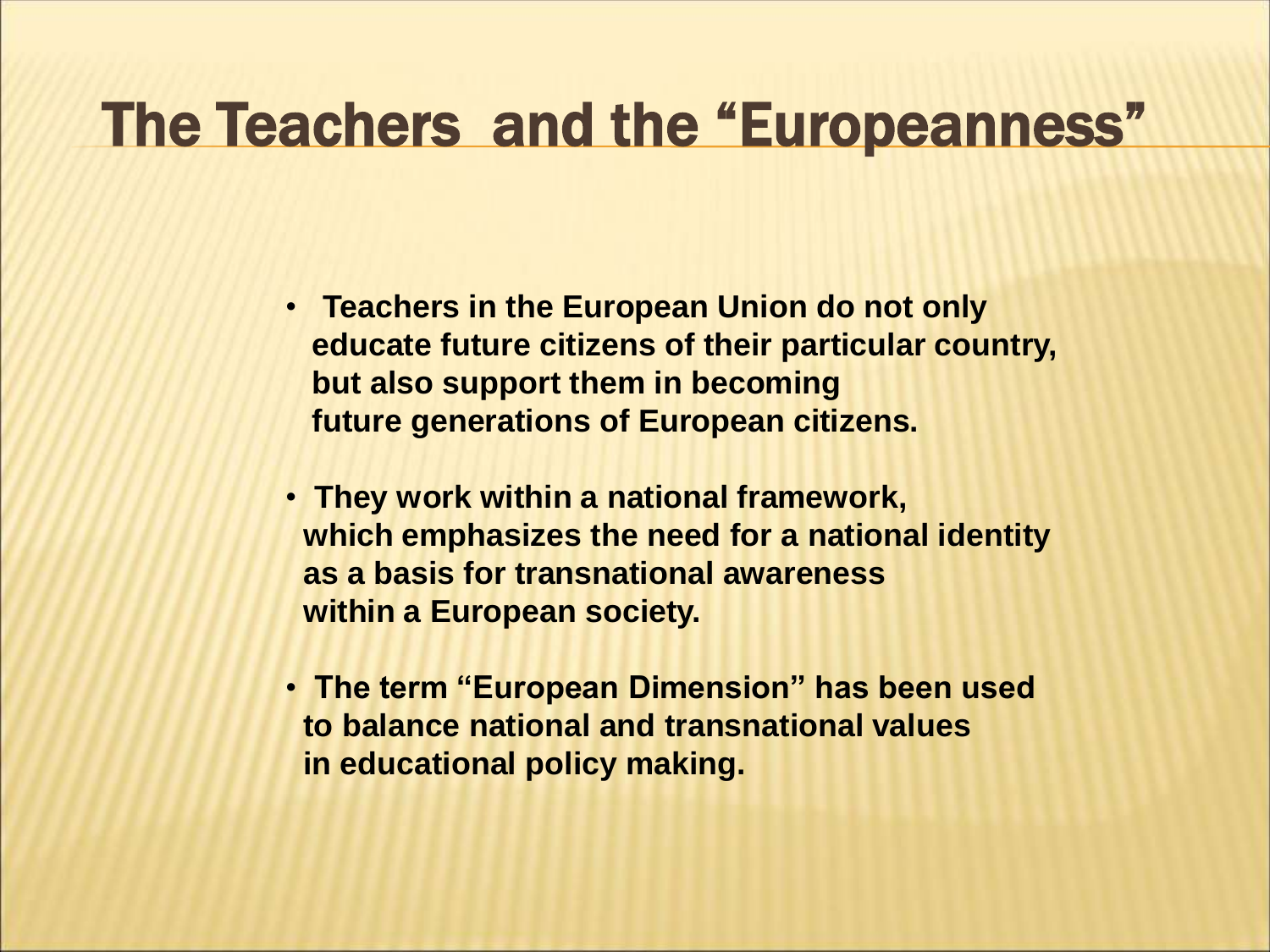#### European Identity

- **A European Teacher has certain values which show that he or she is not just a national teacher but one who teaches "beyond" the national curriculum.**
- **He/she would see himself/herself as someone with roots in one particular country, but at the same time belonging to a greater European whole.**
- **Diversity within unity is therefore a key aspect of a developed European identity with an open mind toward the world at large.**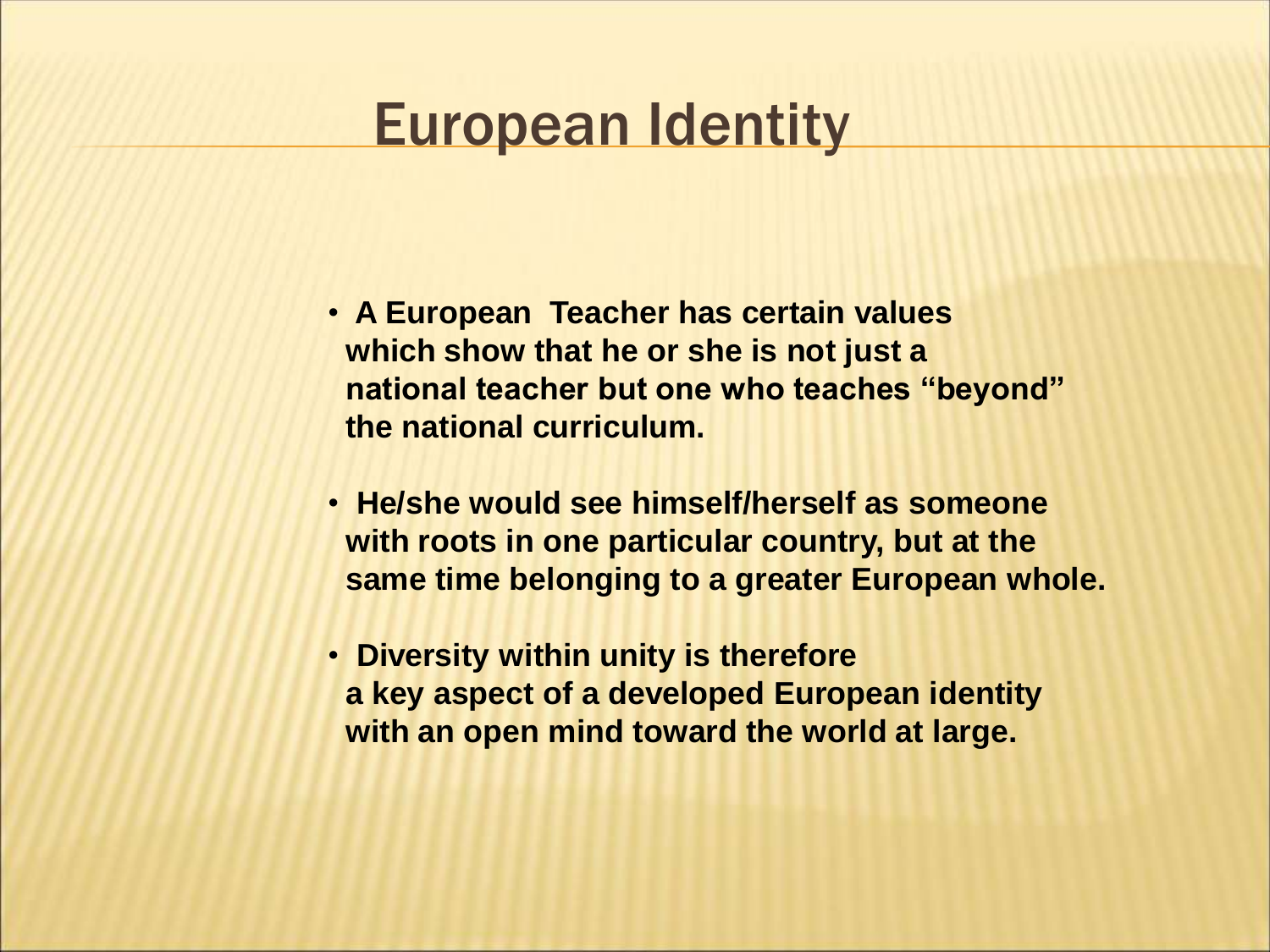#### European Knowledge

• **A European Teacher has some knowledge of other European education systems and, possibly, of educational policy matters on the EU level.** 

• **He/she has a knowledge of European and world affairs.**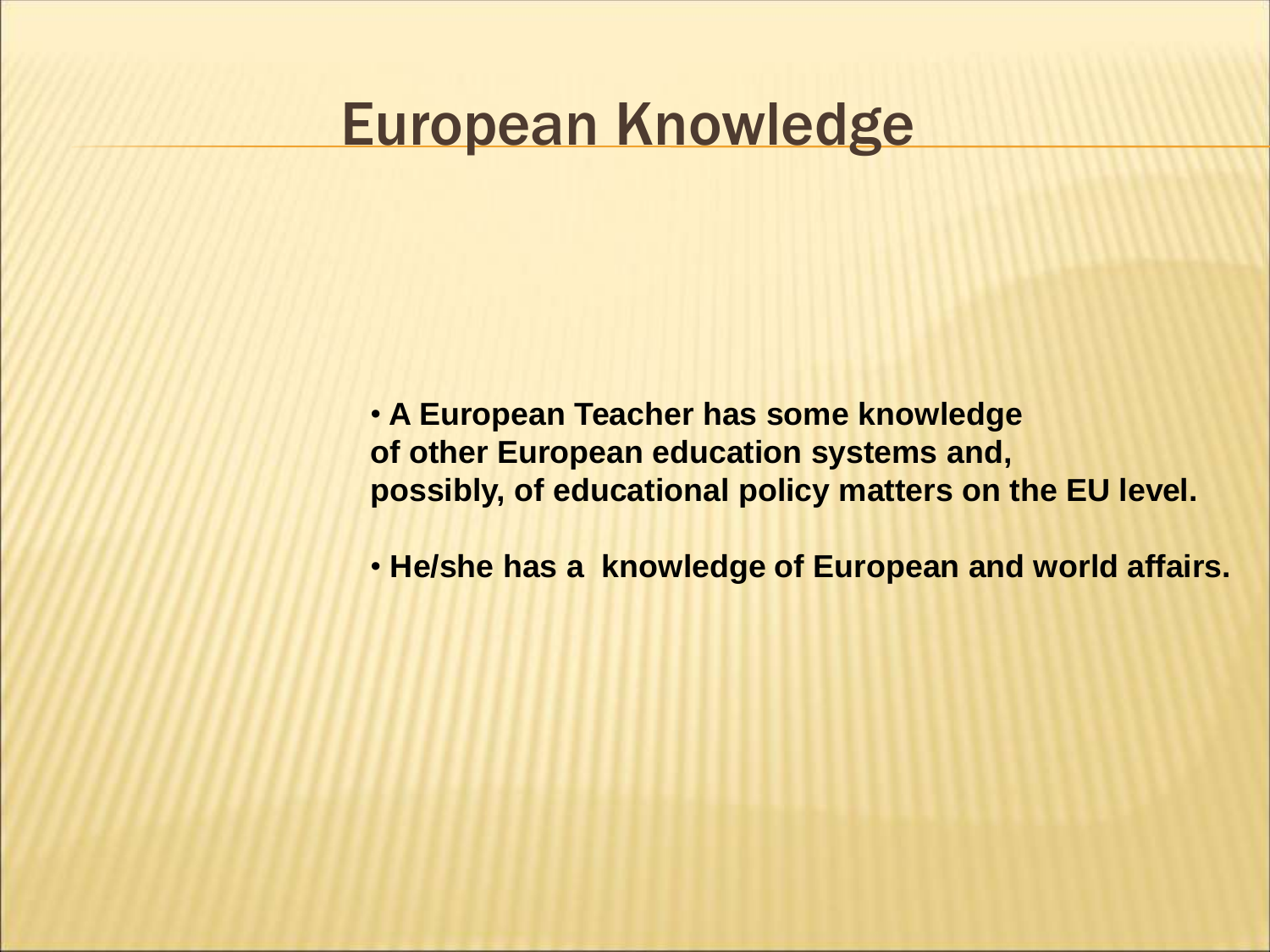# European Multiculturalism

- **A European Teacher engages with the multicultural nature of European society.**
- **He/she has a positive relationship with his/her own culture and is open towards other cultures.**
- **He/she knows how to behave in other cultures in a confident and non-dominant way.**
- **He/she works with heterogeneous groups, sees heterogeneity as valuable and respects any differences.**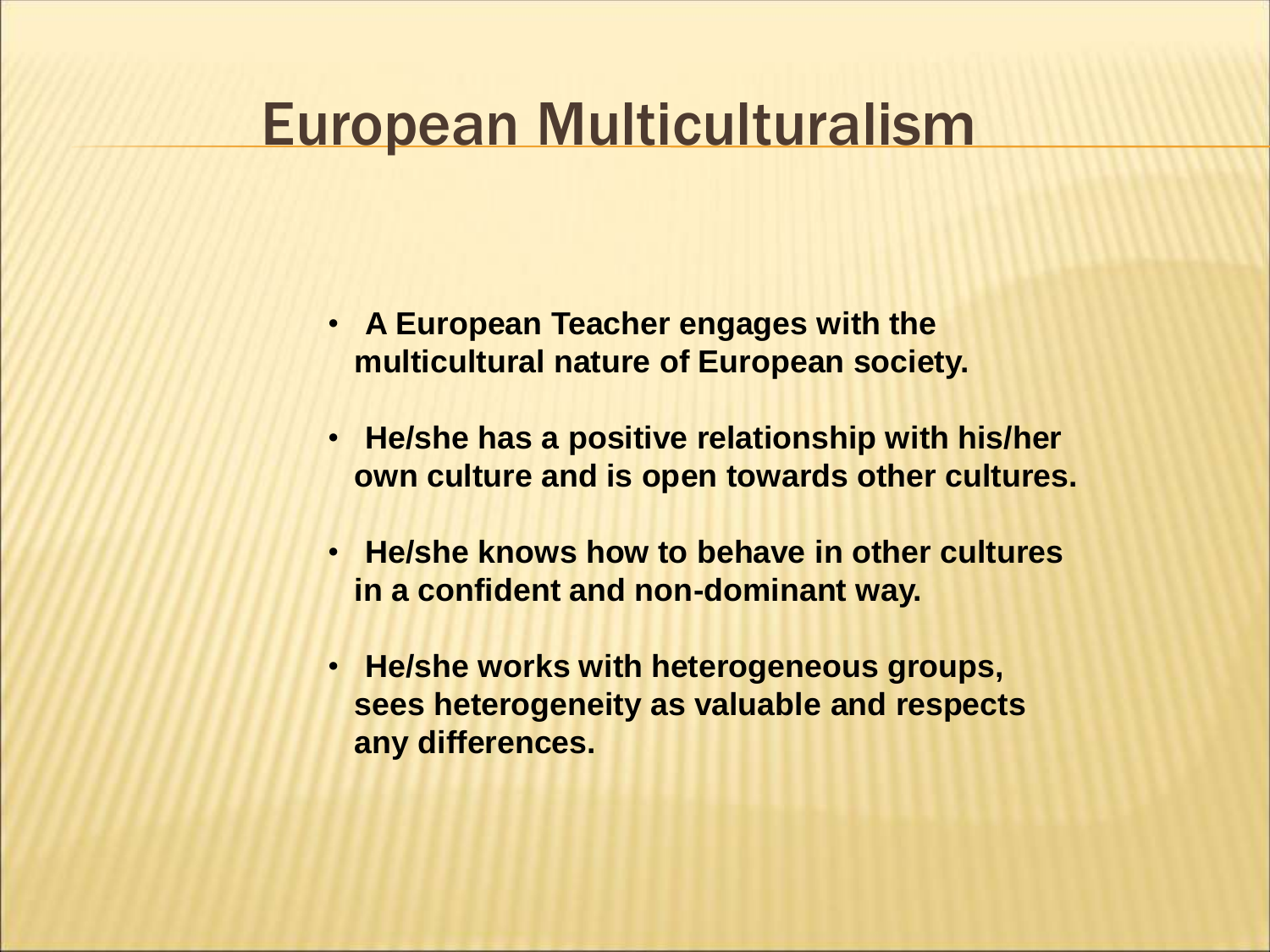#### European Language Competence

- **A European Teacher speaks more than one European language with differing levels of competence.**
- **He/she experiences other languages in initial and further teacher education and is able to teach subjects in languages other than his/her first language.**
- **He/she spends some time in a country with a language different from his/her first language**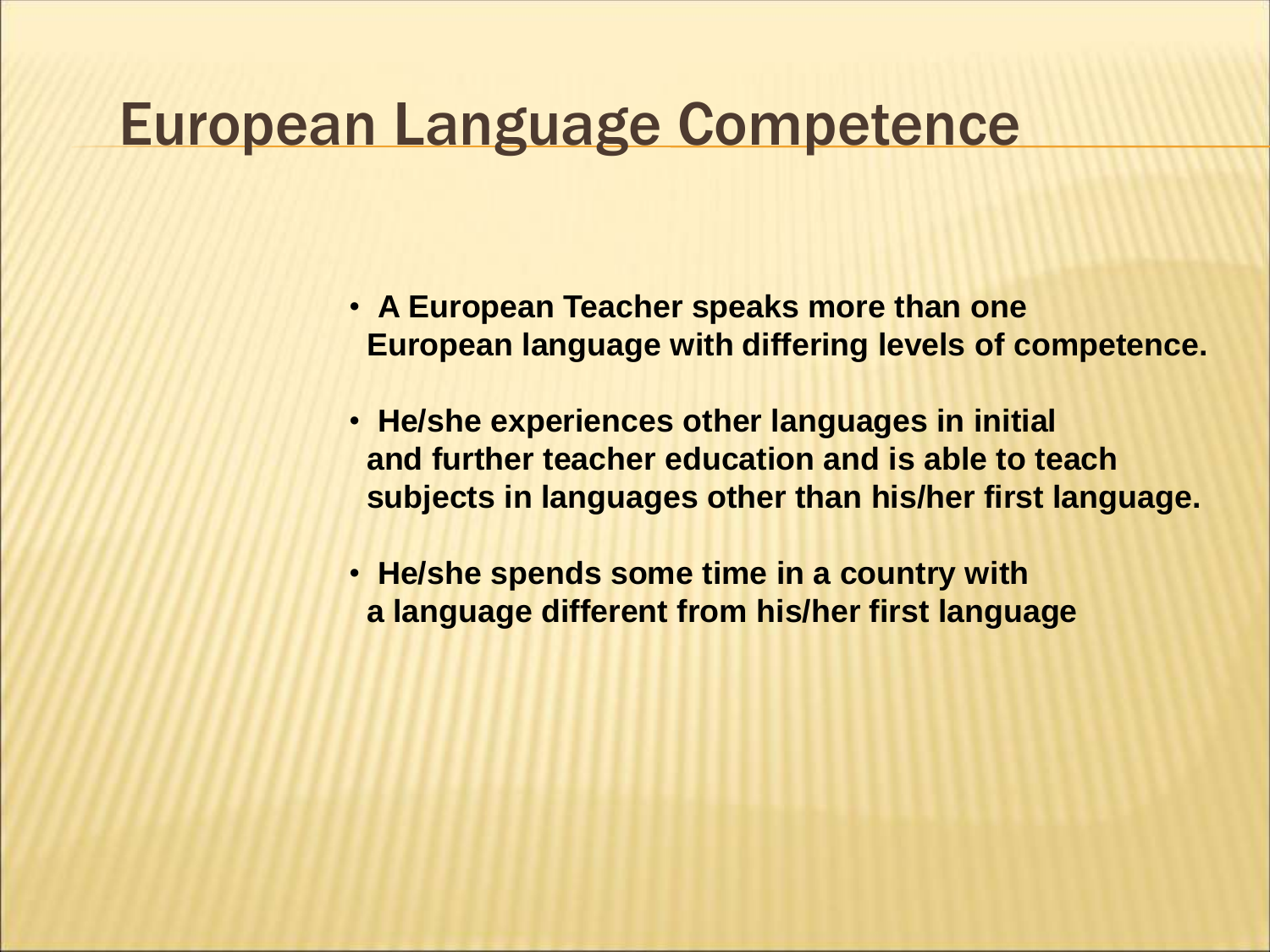#### European Professionalism

- **A European Teacher has an Education which enables him/her to teach in any European country.**
- **He/she has a "European" approach to subject areas in his/her teaching and links up cross-curricular themes from a European perspective.**
- **He/she exchanges curricular content and methodologies with colleagues from other European countries.**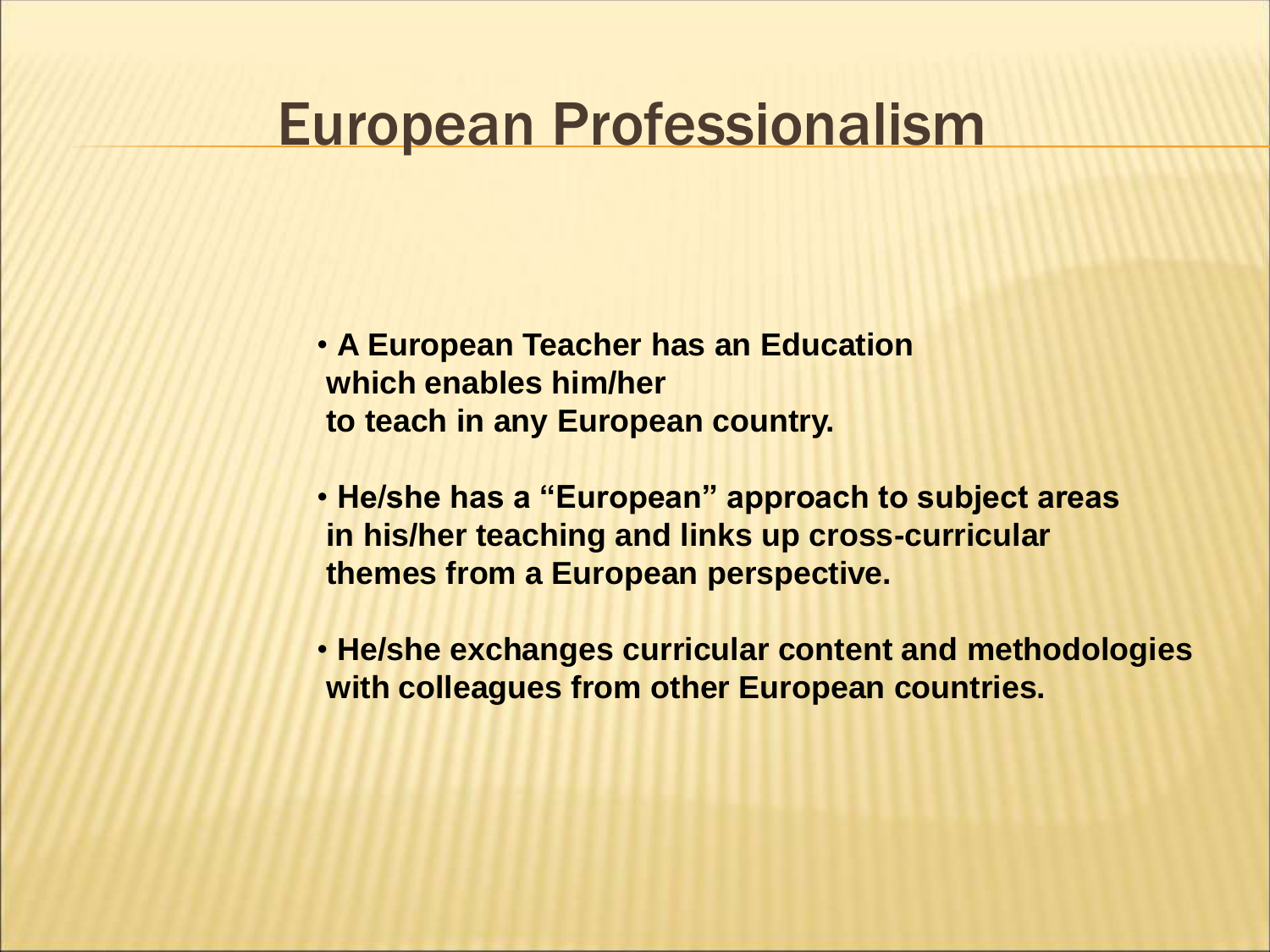## European Citizenship

- **An European Teacher should act as an "European citizen".**
- **He/she should show solidarity with citizens in other European countries and shares values such as respect for human rights, democracy and freedom.**
- **His/her critical teaching should foster autonomous, responsible and active citizens of a Europe of tomorrow.**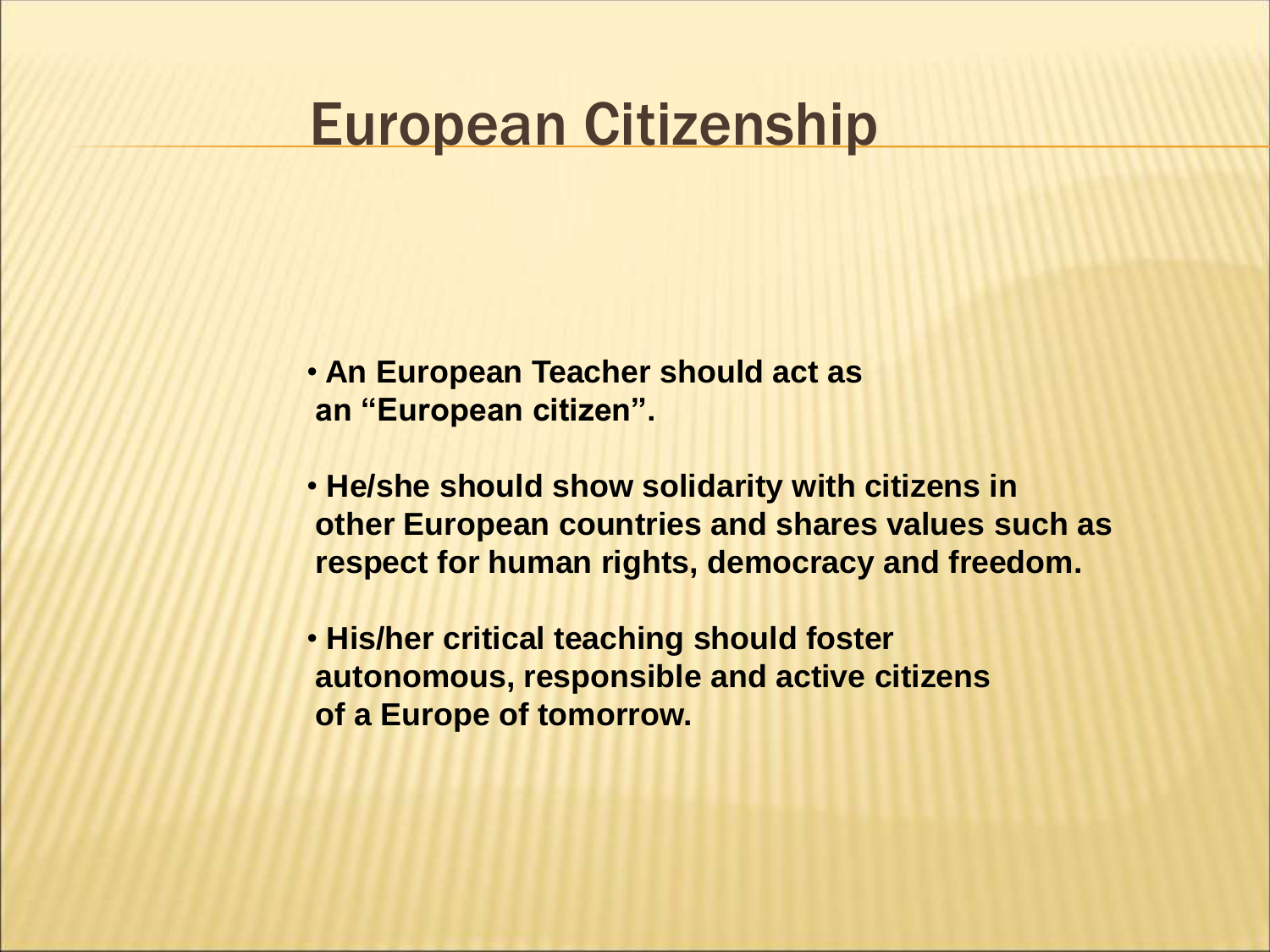# **Mobility as a Goal**

- **An European Teacher experiences the benefits of the European Union in part through easy mobility.**
- **This mobility encompasses studying abroad and learning languages as well as getting acquainted with other EU countries' cultures.**
- **He/she may seek employment in other countries and use exchange programmes offered by the European Union.**
- **An European Teacher facilitates mobility among his/her students by enabling them to have physical and virtual contact with peers in other European countries.**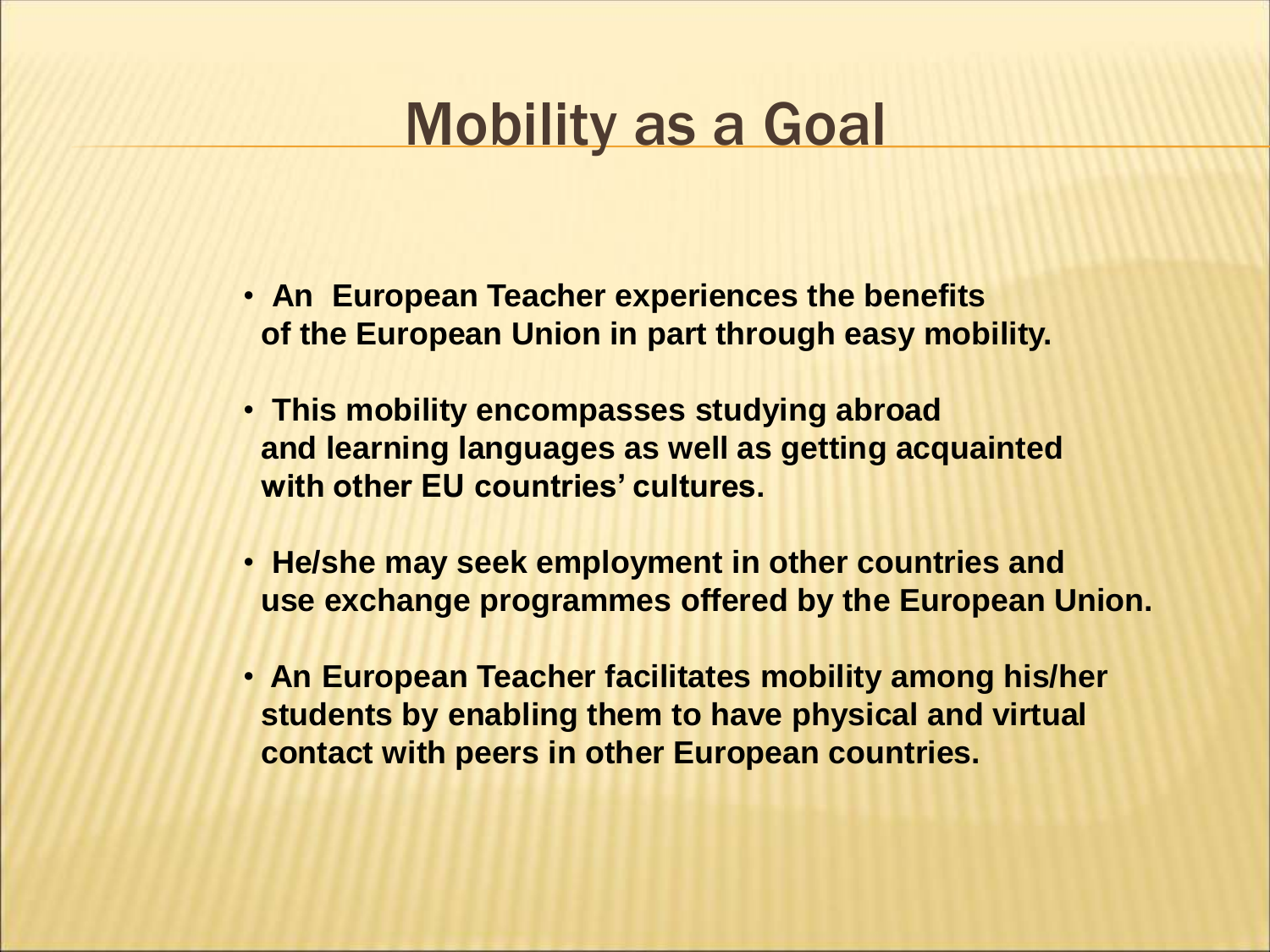**A Well-qualified profession:**

- **All teachers are graduates from higher education institutions**
- **Every teacher should have the opportunity to continue their studies to the highest level in order to develop their teaching competences and to increase their opportunities for progression within the profession.**
- **Teacher Education is multidisciplinary. This ensures that teachers have extensive subject knowledge, a good knowledge of pedagogy, the skills and competences required to guide and support learners, and an understanding of the social and cultural dimension of Education.**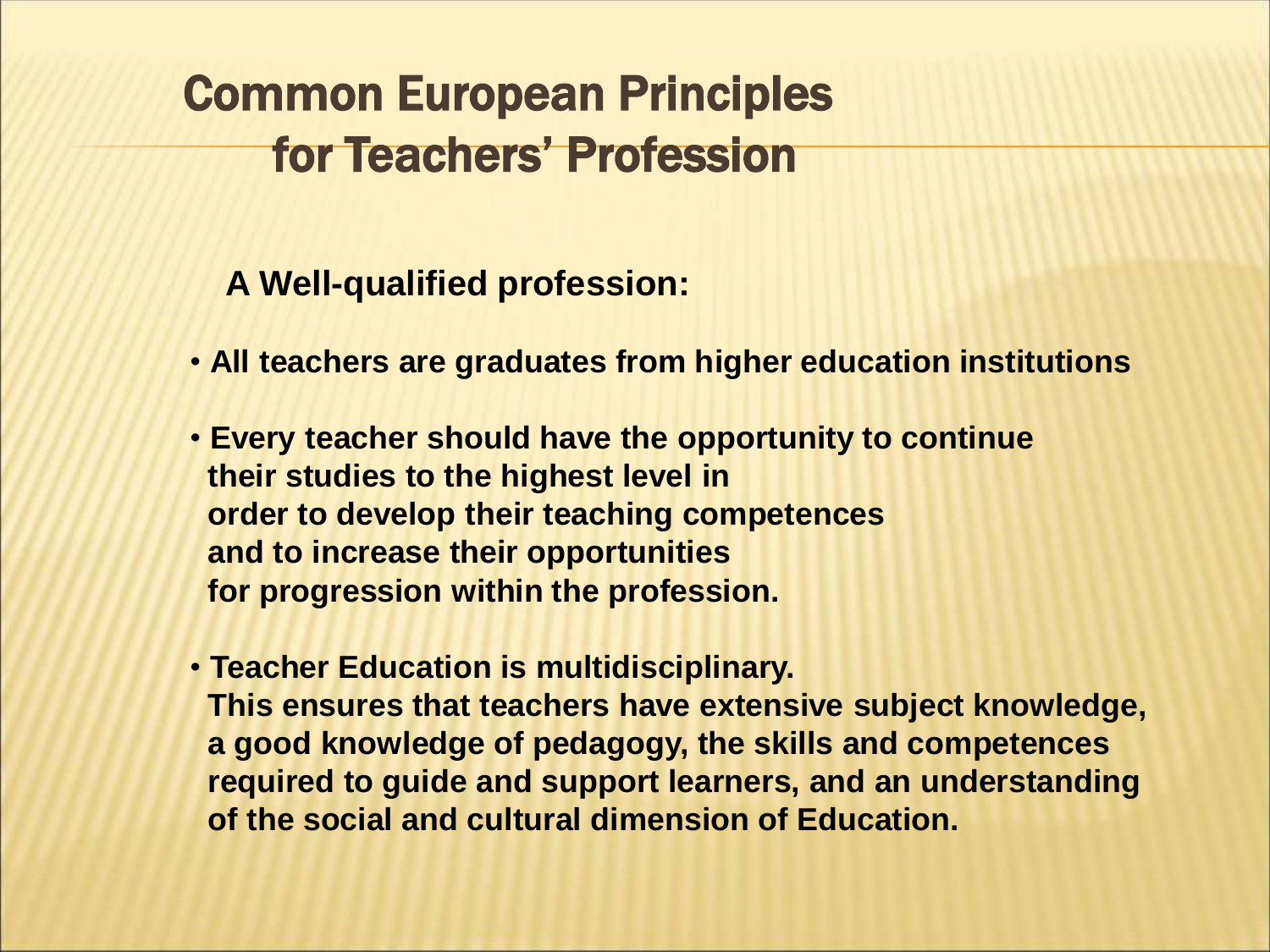**A profession placed within the context of lifelong learning**

- **Should be supported in order to continue their professional development throughout their careers.**
- **They and their employers should recognize the importance of acquiring new knowledge, and teachers should be able to innovate and use evidence to inform their work.**
- **They need to be employed in institutions which value lifelong learning in order to evolve and adapt throughout their whole career.**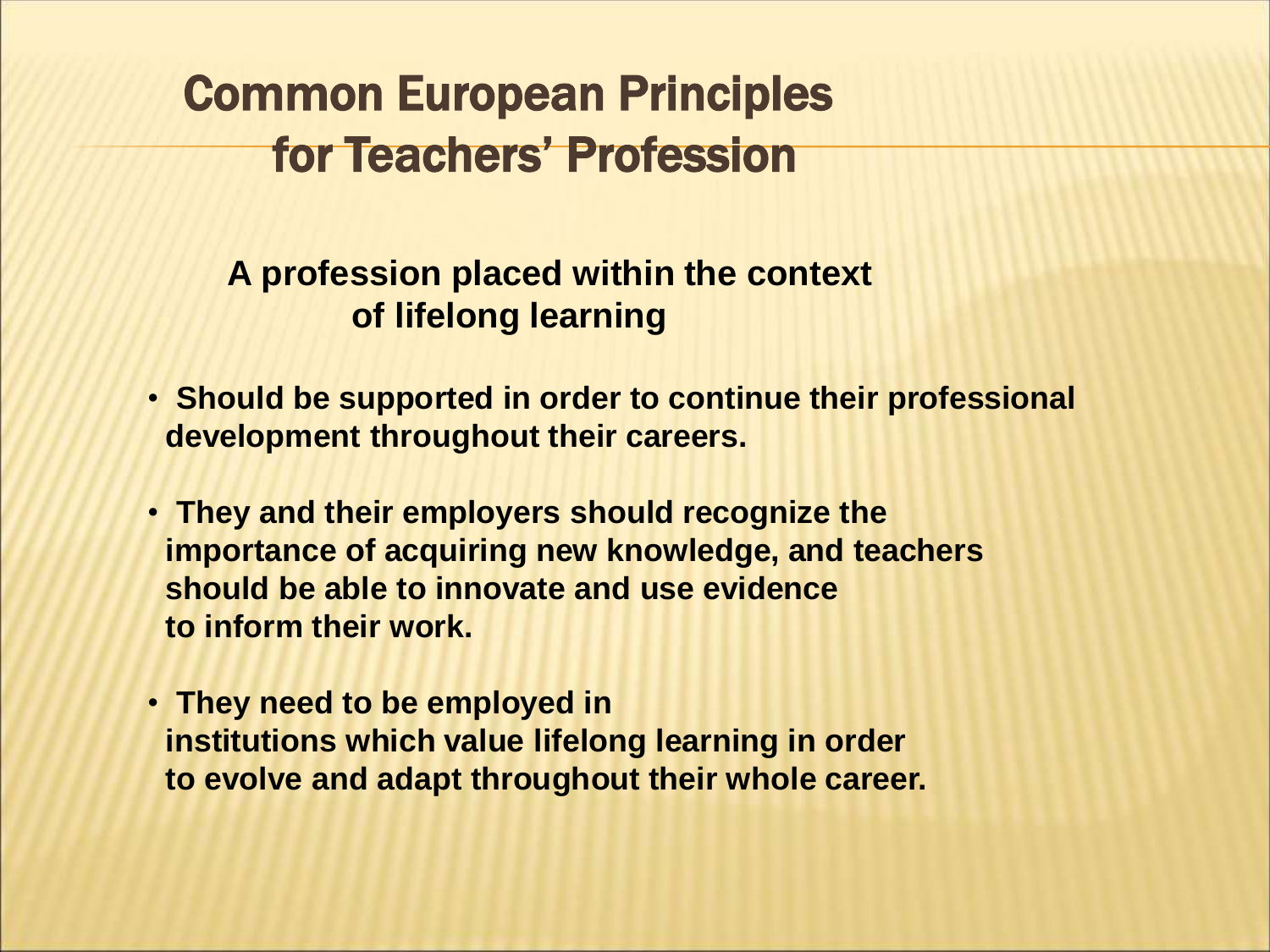**A mobile profession:**

- **Mobility should be a central component of initial and**
- **Continuing Teacher Education programmes.**
- **Teachers should be encouraged to participate in European projects and spend time working or studying in other**
- **European countries for professional development purposes.**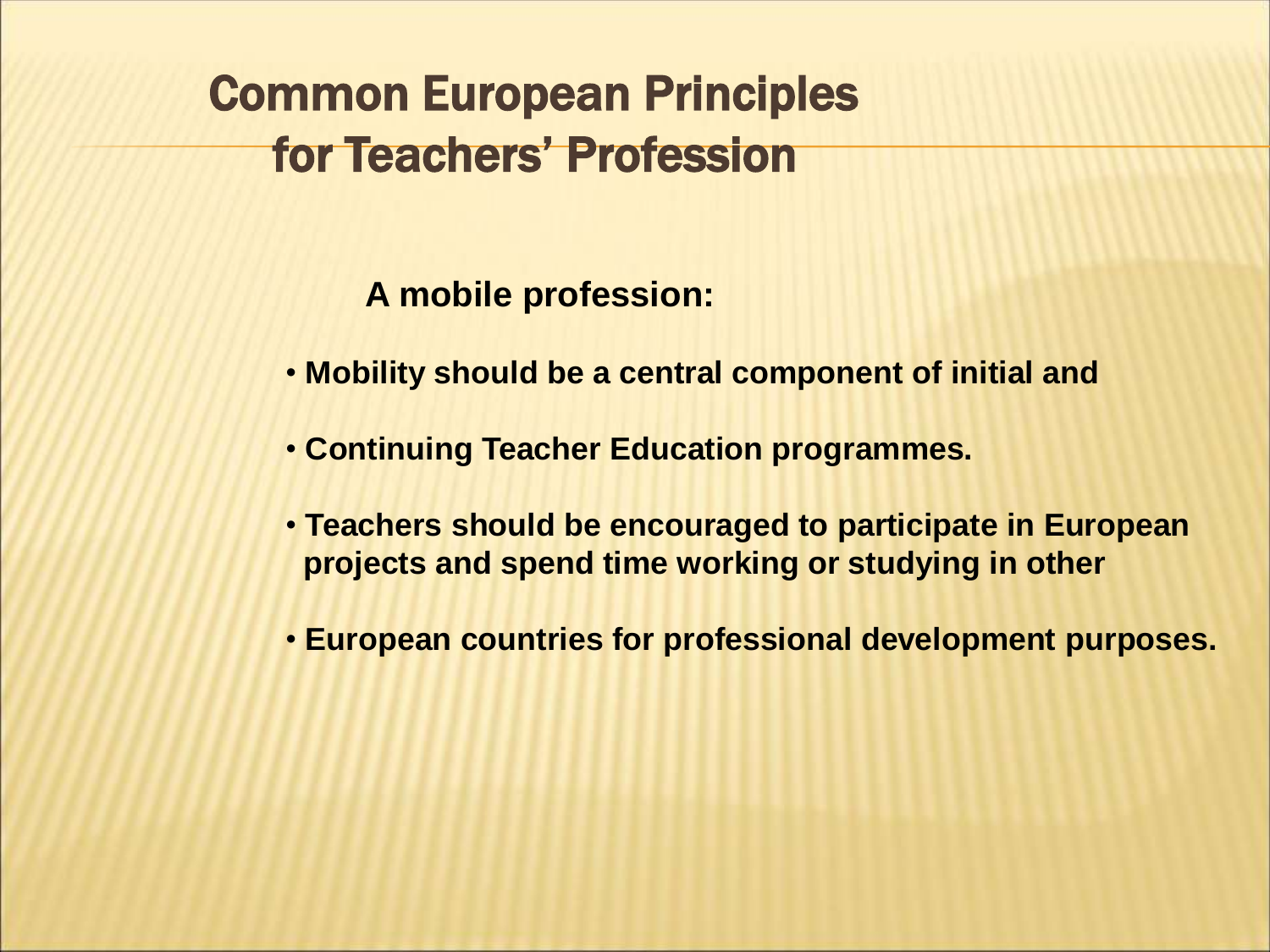**A profession based on partnerships:**

**Institutions providing Teacher Education should organize their work collaboratively in partnership with schools, local work environments, work-based training providers and other stakeholders.** 

**Teacher Education partnerships, which have an emphasis on practical skills and an academic and scientific basis, should provide teachers with the competence and confidence to reflect on their own and others' practice.**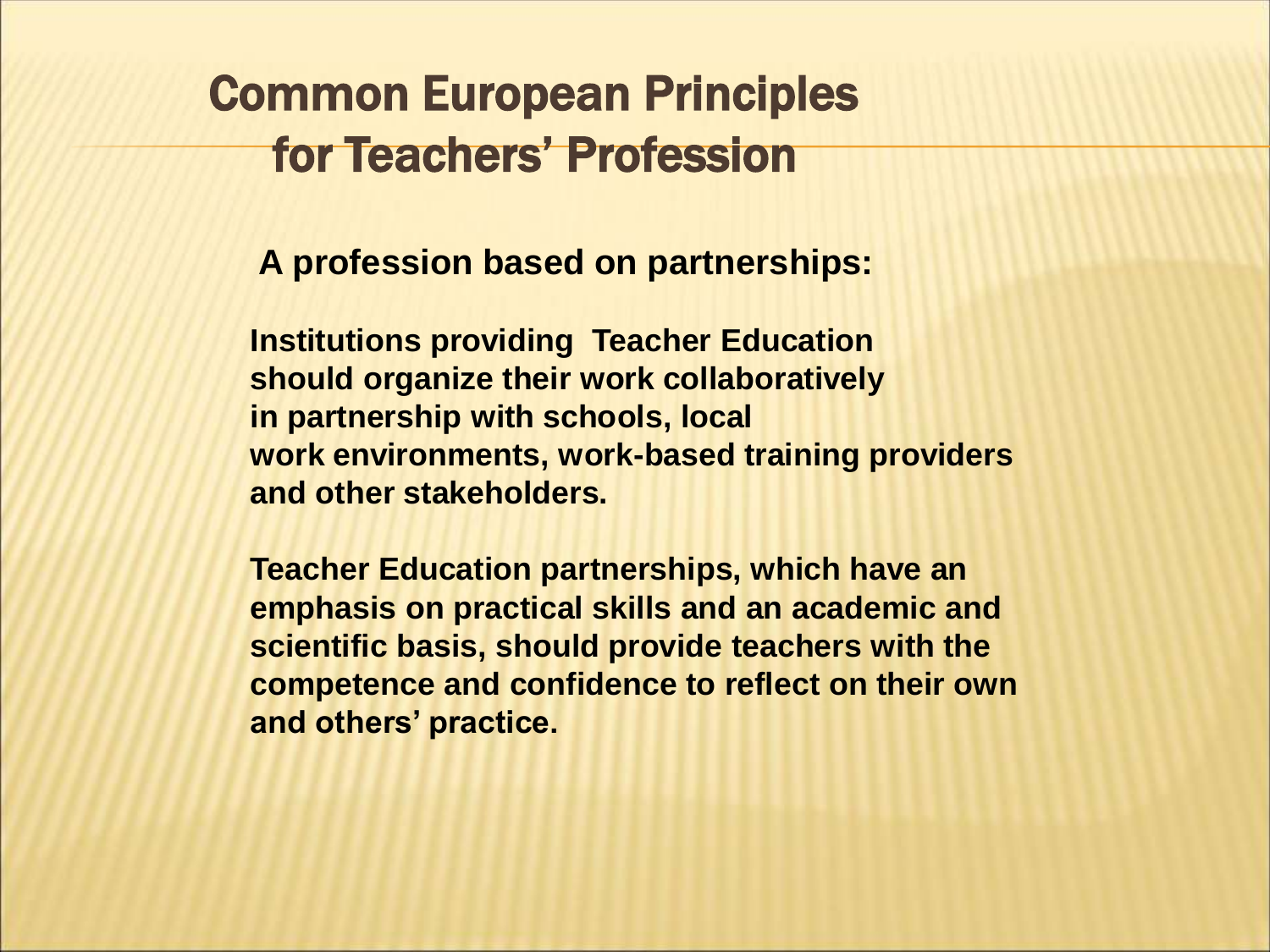**Work with others:** 

- **They work in a profession which should be based on the values of social inclusion and nurturing the potential of every learner.**
- **They need to have knowledge of human growth and development and demonstrate self-confidence when engaging with others.**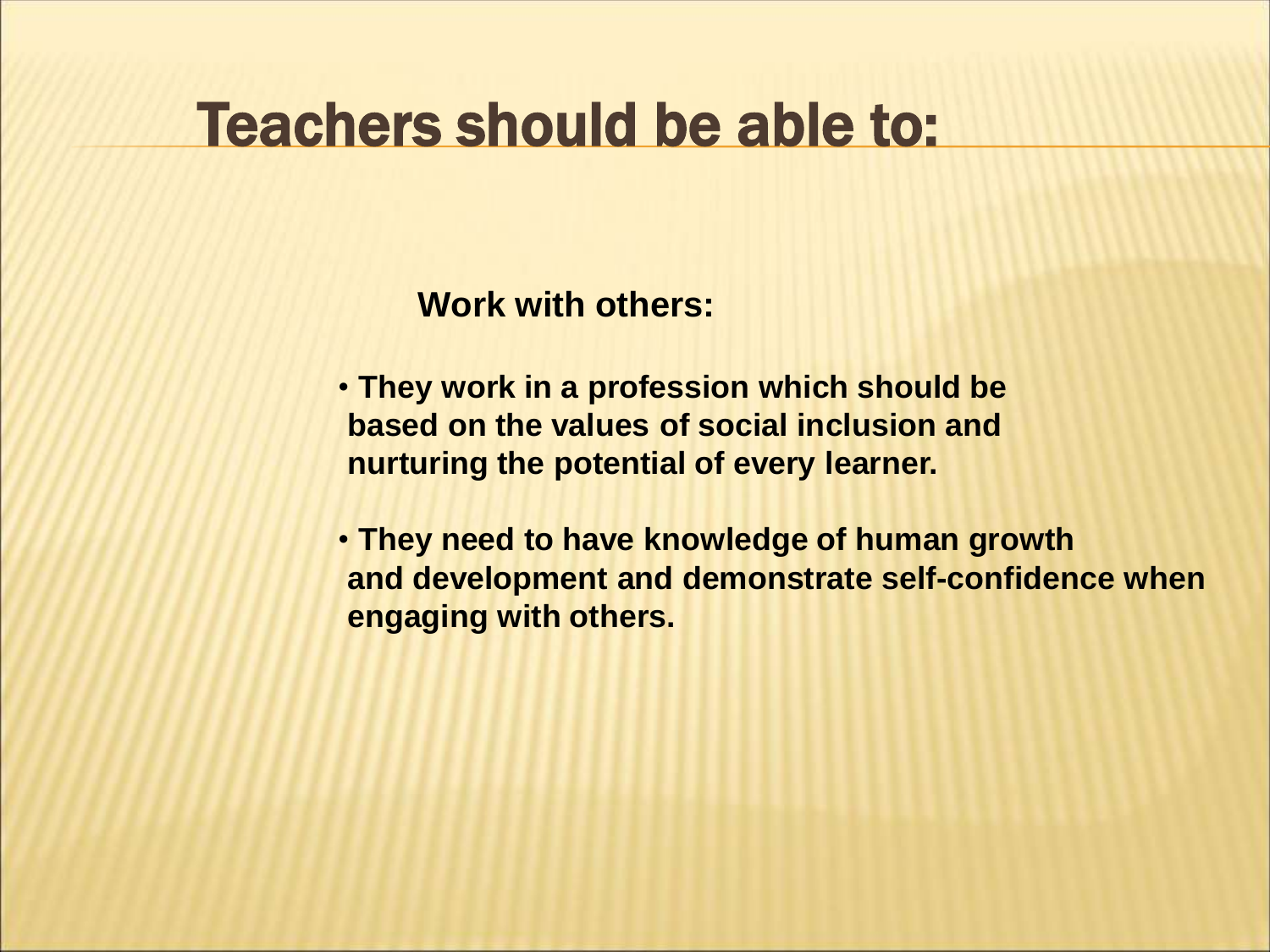#### **Work with others**

**They need to be able to work with learners as individuals and support them to develop into fully participating and active members of society. They should also be able to work in ways which increase the collective intelligence of learners and co-operate and collaborate with colleagues to enhance their own learning and teaching.**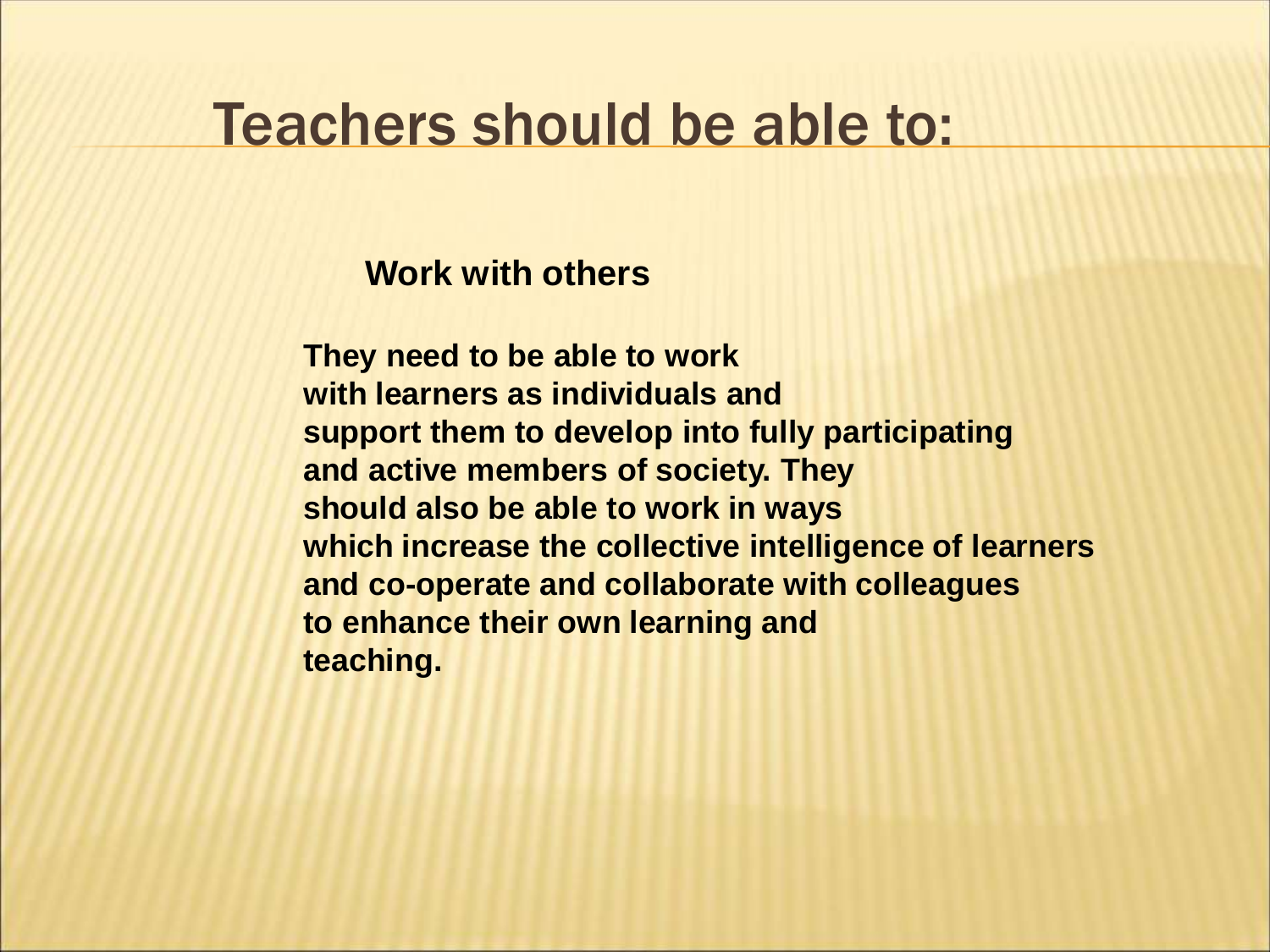**Work with knowledge, technology and information:** 

- **They need to be able to work with a variety of types of knowledge. Their Education and professional development should equip them to access, analyze, validate, reflect on and transmit knowledge, making effective use of technology where this is appropriate.**
- **Their pedagogic skills should allow them to build and manage learning environments and retain the intellectual freedom to make choices over the delivery of Education.**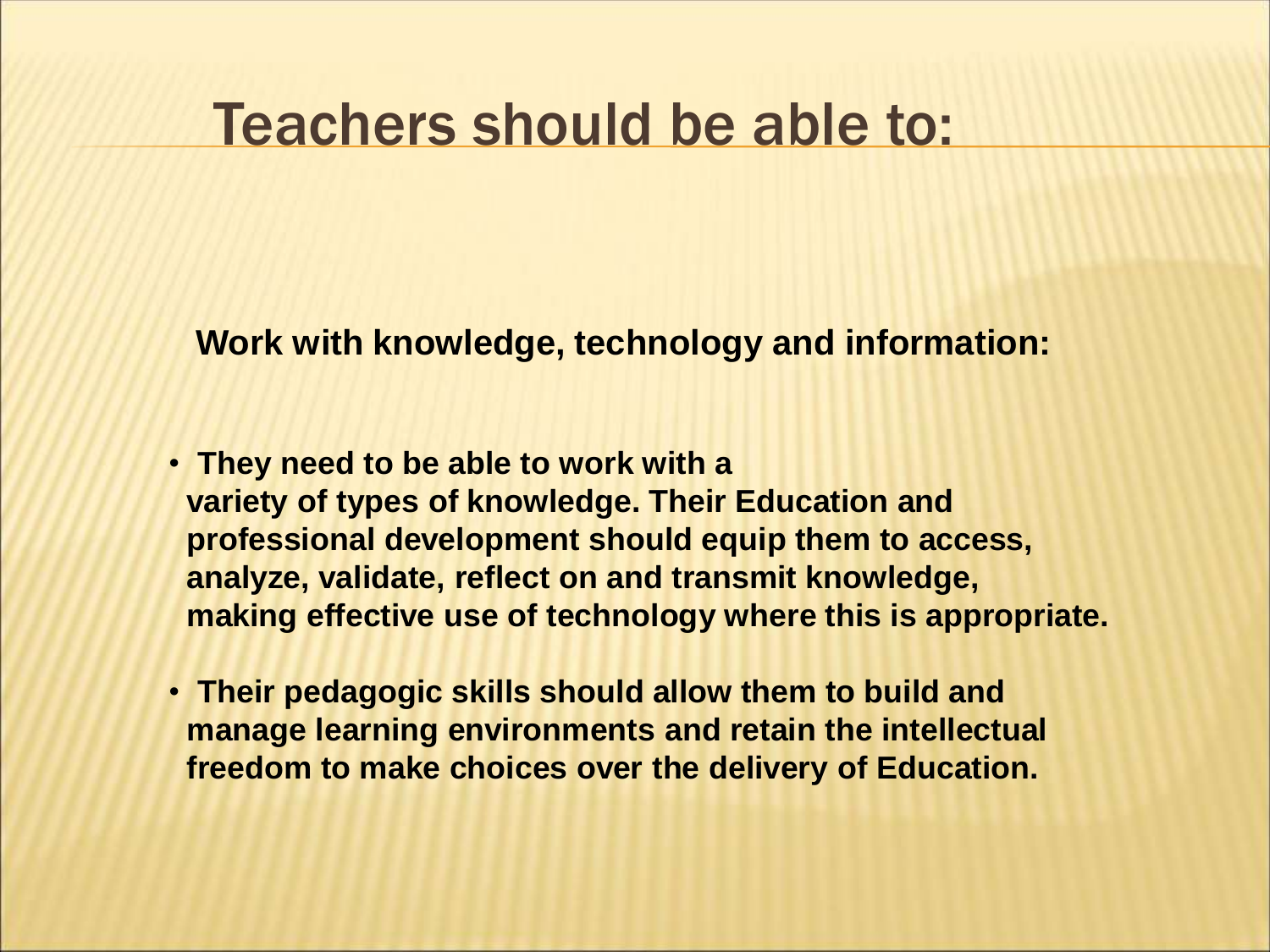• **They should have a good understanding of subject knowledge and view learning as a lifelong journey.** 

• **Their practical and theoretical skills should also allow them to learn from their own experiences and match a wide range of teaching and learning strategies to the needs of learners.**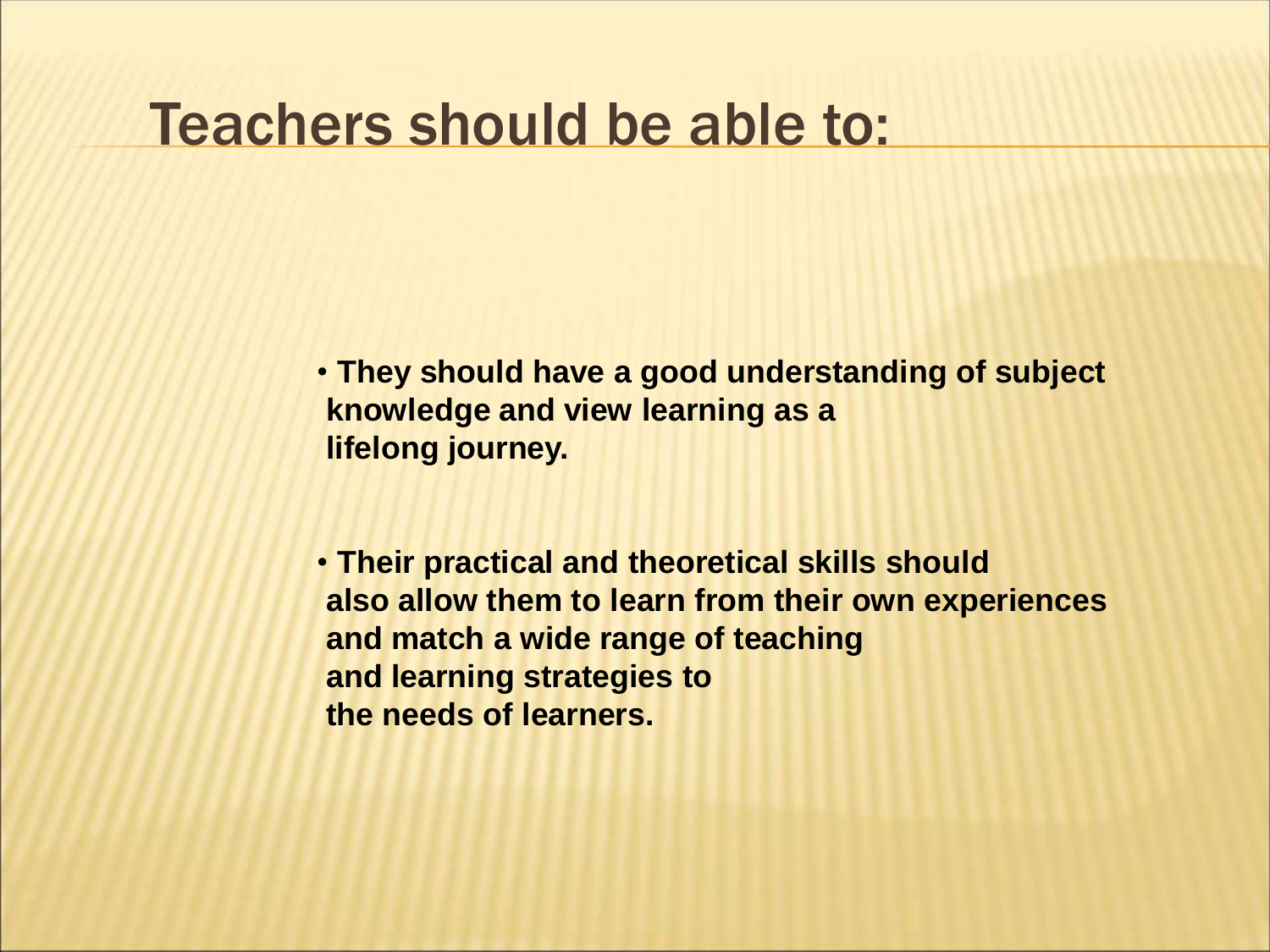#### **Work with and in Society**

- Teachers contribute to preparing learners to be globally responsible in their role as EU citizens.
- Teachers should be able to promote mobility and co-operation in Europe, and encourage intercultural respect and understanding.
- They should have an understanding of the balance between respecting and being aware of the diversity of learners' cultures and identifying common values.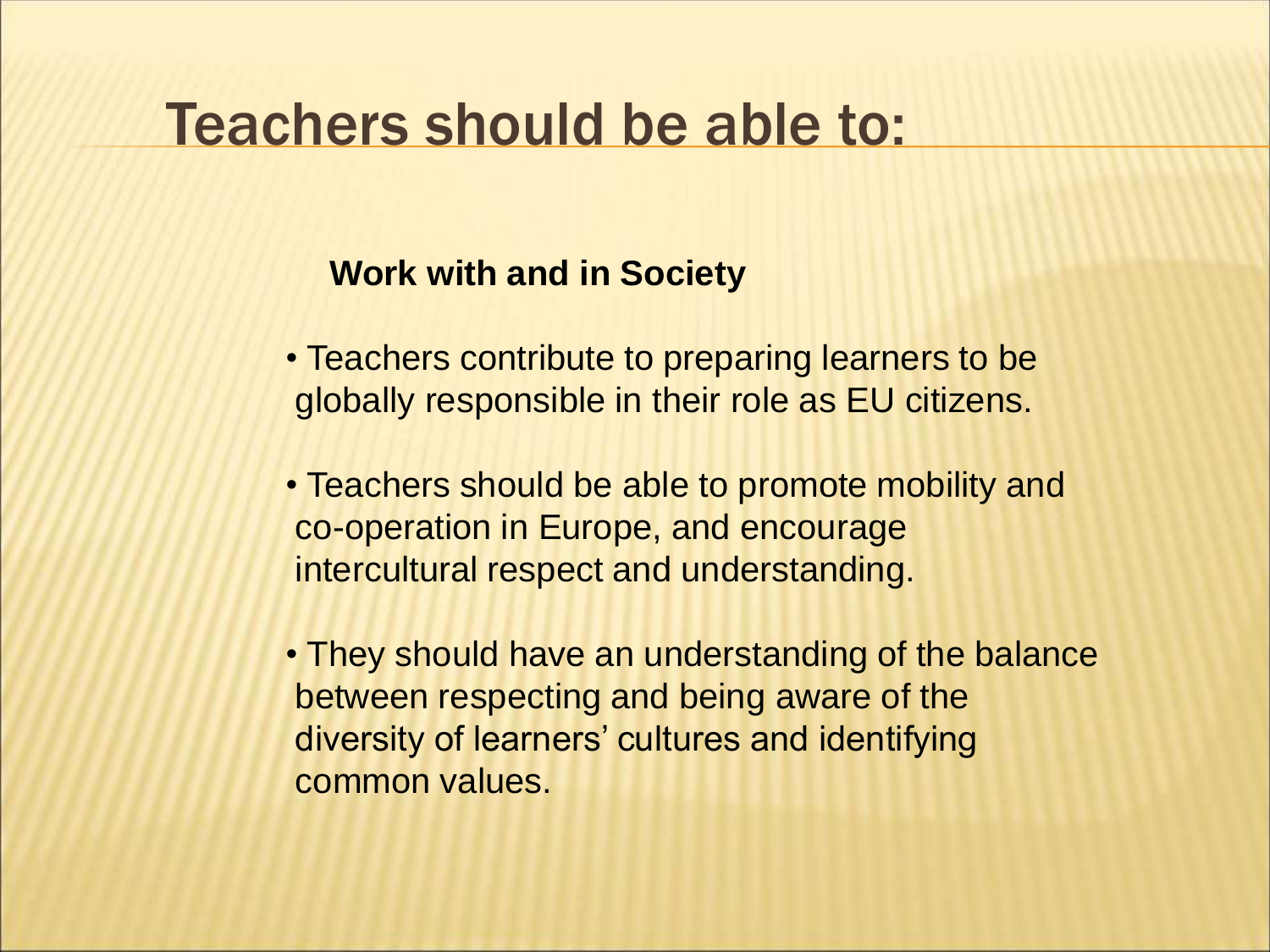**Work with and in Society**

- **They also need to understand the factors that create social cohesion and exclusion in society and be aware of the ethical dimensions of the knowledge society.**
- **They should be able to work effectively with the local community and with partners and stakeholders in Education**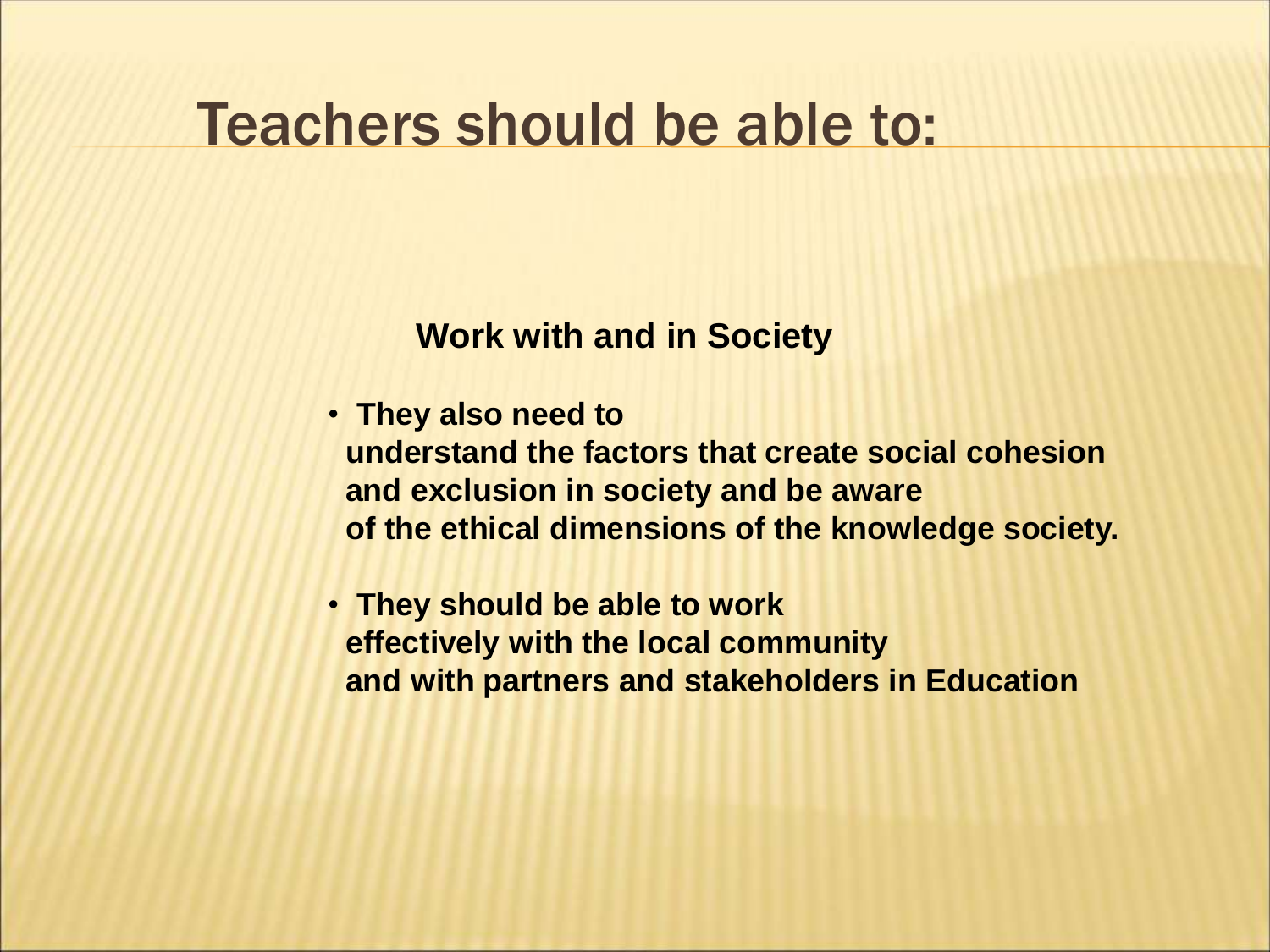#### Models of Work with Adult People Formal Education -Technological model

**Most important social problem Social Development Ontology of the man Cognitive being Key value Construction Construction Construction Democracy, Welfare Context of Education Social structure Educational Ideal Social Engagement Role of the teacher Example 20 Leadership Task of the teacher Transfer of Knowledge Character of Education Teaching Role of the experience Mo significance Position of the Teacher Communistion Responsibility Teacher Criterion of Effectiveness Reproduction of knowledge**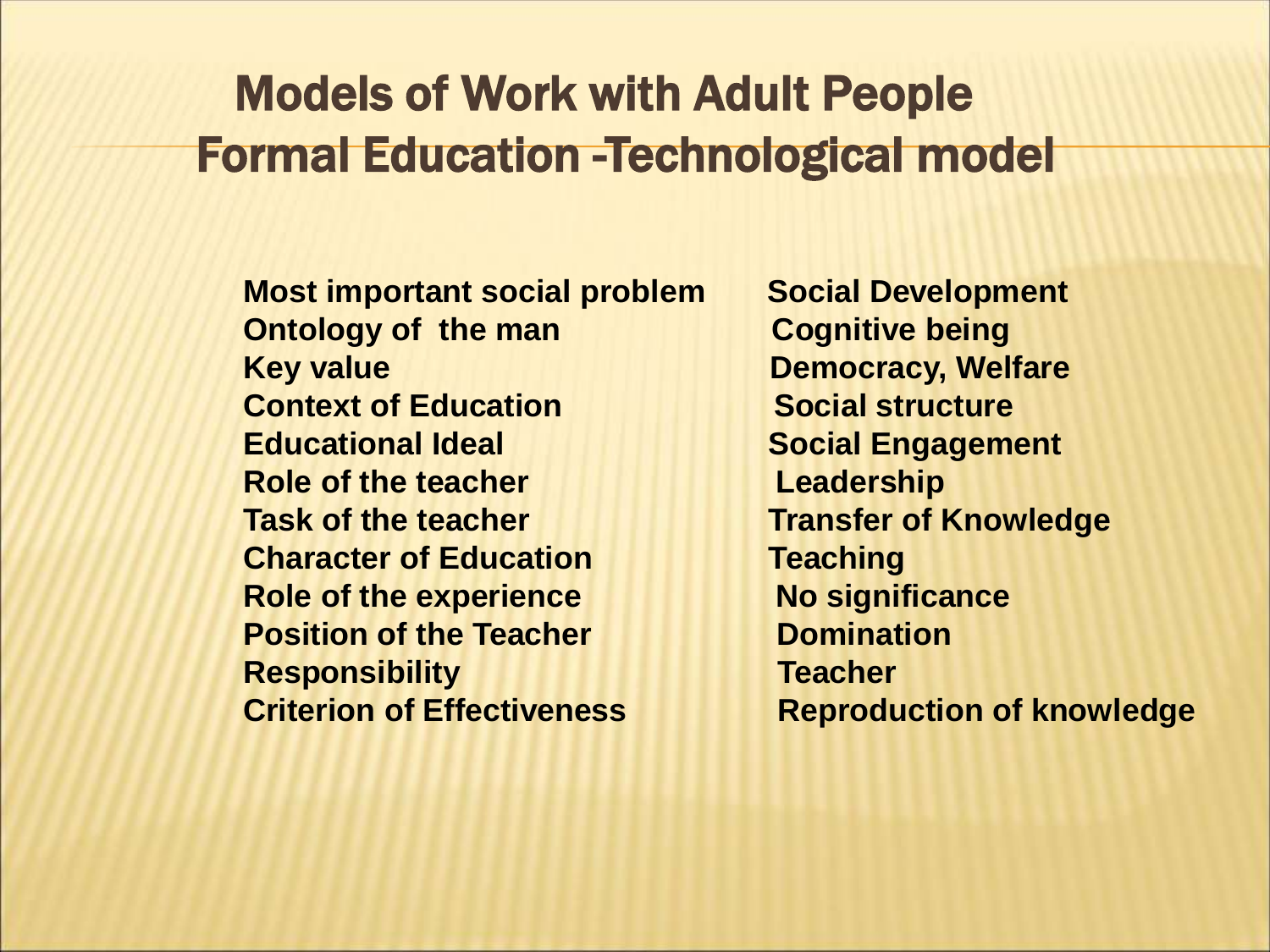#### Models of Work with Adult People Non-Formal Education – Humanistic Model

**Most important social problem Individual conscience Ontology of the man being and acting being Key value Self Realization Context of Education Individual Personality Educational Ideal integrated personality Role of the teacher Support for Learning Construction Construction Construction Construction Construction Construction Construction Construction Construction Construction Construction Construction Construction Constructio Character of Education Learning Role of the experience Service Rotential source of Learning Position of the Teacher Concrete Partnership Responsibility Teacher and Learners Criterion of Effectiveness Ability for Problem Solving** 

**Task of the teacher Construction of Competences**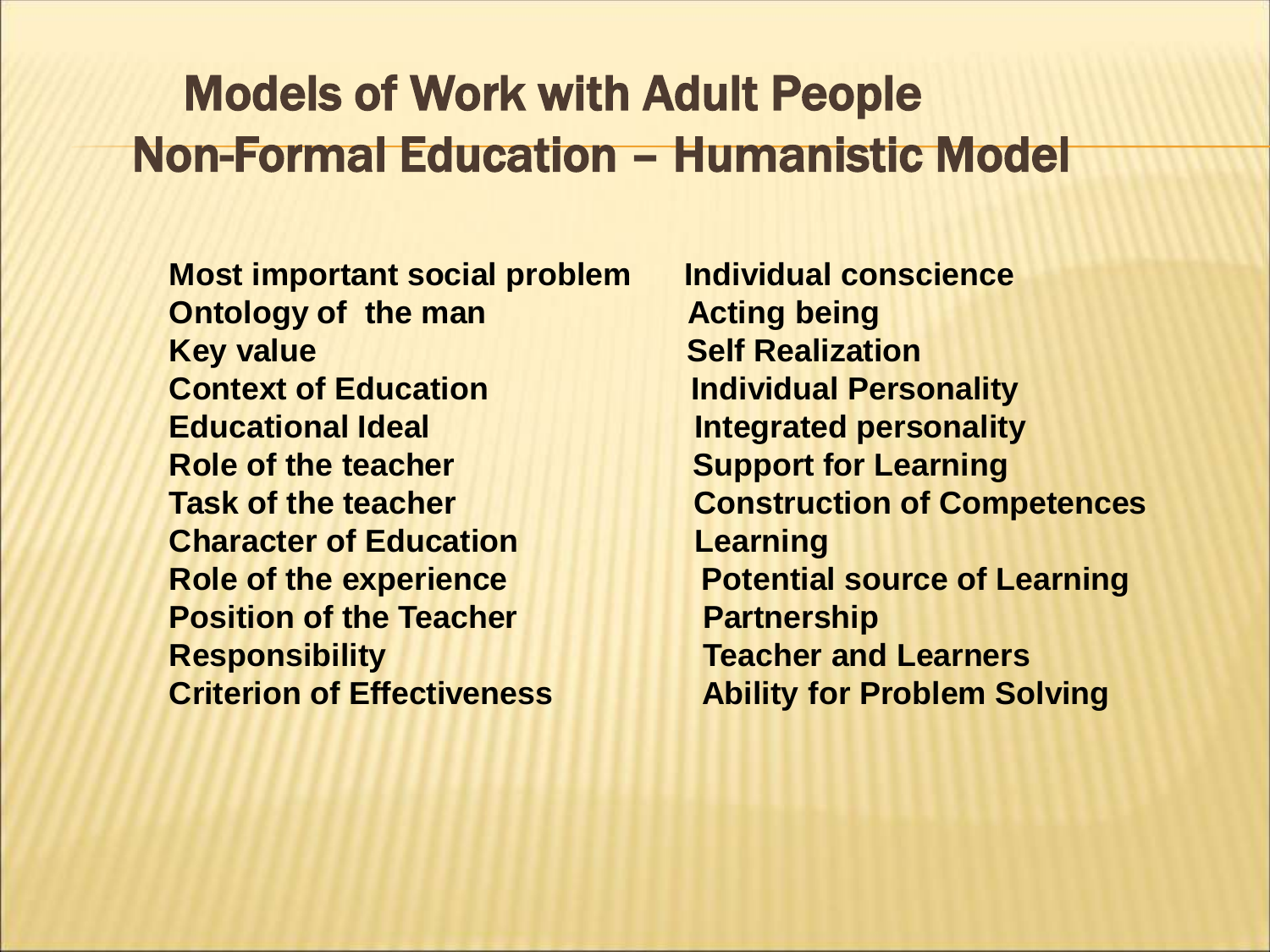#### Models of Work with Adult People Informal Education in Everyday Life – Critical Model

- **Most important social problem Opressive Environment Ontology of the man Free being Key value Freedom Context of Education Me in the society Educational Ideal Emancipated orientation**
- **Character of Education Critical Reflection Position of the Teacher Service Responsibility Learners Criterion of Effectiveness Ability to change life**
- **Role of the teacher <b>Rising of awareness, empowerment Task of the teacher Task of the teacher All contracts into question Role of the experience <b>Basic source of Learning /Emancipation/**